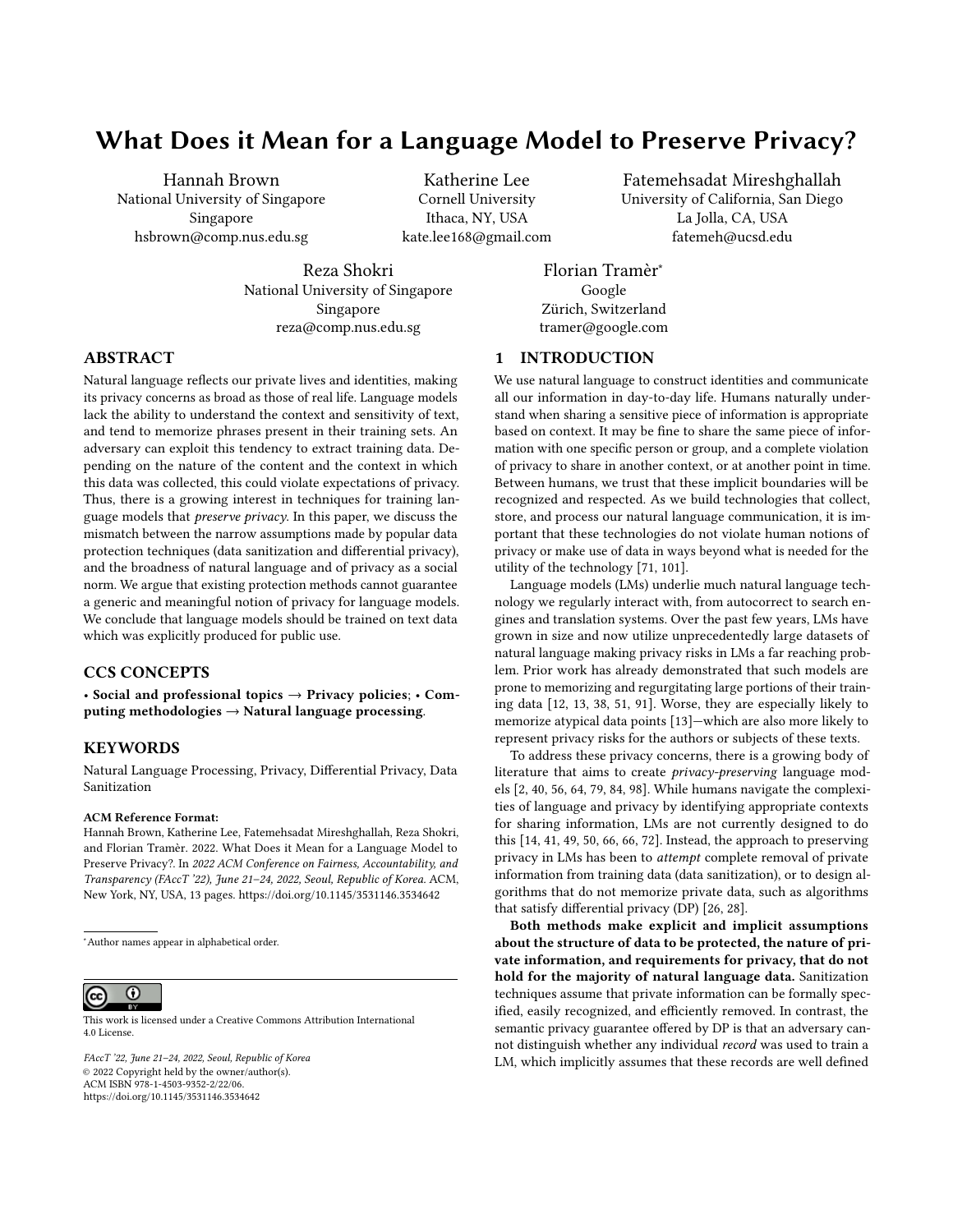and logically map to individual pieces of private information to be protected.

We argue that, while these methods provide a limited form of data protection for specific types of text data, they cannot fully satisfy the privacy expectations that humans endow on the text they share. Data sanitization is only able to recognize a vanishingly small portion of textual private information. In turn, differential privacy can only provide meaningful protection guarantees for information with clearly defined borders, ignoring the reality that text is inherently a means of communication, and that sensitive information is routinely written by or shared among groups of individuals, blurring the borders of private information. Instead, we argue that an appropriately named "privacy-preserving" LM should guarantee that a user's data cannot ever appear (or be inferable) outside the context they originally expected it to appear in (i.e., respect contextual integrity [\[71\]](#page-11-0) in the presence of inference attacks)—an ability that cannot be achieved without a deep understanding of the context in which this information is produced, used, and shared.

Users' private data is being constantly used to train and fine-tune various services based on language models, which can obviously violate data privacy. Instead, public sources of data (e.g., Web scrapes), seem to not pose privacy risks. Yet, public availability of language data should not be mistaken for data intended to be made public. Text may be shared by humans specifically to violate someone else's privacy (e.g., doxing), and even public social media posts are not always intended for an audience broader than one's acquaintances. Even if this is not the case, applications of LMs could make data usable or searchable in new, unintended ways, or make it harder for the data to be modified or erased. An understanding of context is necessary to judge whether it is appropriate to use a piece of data in training.

We further argue that individual users cannot give informed consent for their data to be used in training a LM. First, researchers are still working to quantifying the privacy risks of allowing one's data to be part of a LM training set. Second, one user's private information is likely contained in the text of many other users. A single user would not be able to specify how all the text they have contributed is managed. We thus conclude that data protection is not equivalent to privacy protection for natural language data and to offer any meaningful guarantee of privacy, LMs should be trained on data that was explicitly intended for fully public use, both at present and into the future.

#### 2 BACKGROUND ON LANGUAGE MODELS

Language models (LMs) are essential components of state-of-theart natural language processing pipelines, and refer to systems that are mainly trained on a large corpus of text for word sequence prediction tasks. More precisely, a language model is optimized to learn the occurrence probability of tokens<sup>[1](#page-1-0)</sup> in any sequence. based on their co-occurrences in the training data. The ultimate objective is to find the relation between a token and its preceding or surrounding segments. To this end, language models extract various statistics and correlations from sequences of words, at the level of sentences or paragraphs.

The current trends of language modeling also shows that aggressive data collection and training enormous models are crucial for improving the performance of LMs. State of the art algorithms based on large neural networks enable effective extraction and encoding of a vast number of statistics about the training corpus, and have achieved unprecedented performance on a wide range of applications. The pervasive application of LMs and the ever-larger datasets needed to train them pose serious privacy concerns.

2.0.1 Applications of Language Models. There is a significant interest in the research community and industry to apply LMs in any situation where humans use natural language such as facilitating communication or assisting humans in various services. For example, LMs are being used in call centers, medical applications, mobile phones and personal computers and home assistants (such as Apple Siri, Amazon Alexa, Google Assistant, Microsoft Cortana, etc), email and message auto-complete services, document translation and search, writing companions (such as SmartCompose [\[17\]](#page-10-8), Codex and CoPilot for code completion [\[16\]](#page-10-9)), and many other situations where personal and sensitive data is created and used. The following is a short list of some common language model tasks, which are the foundation of many of LM applications: part of speech (POS) tagging and parsing [\[25\]](#page-10-10), optical character recognition (OCR) [\[65\]](#page-11-10), automatic speech recognition [\[74\]](#page-11-11), natural language generation [\[11\]](#page-10-11), sentiment analysis [\[97\]](#page-12-4), and natural language inference [\[9\]](#page-10-12). Applications based on these tasks process potentially private data at scale, such as user queries, sensitive documents, emails, and private conversations.

2.0.2 Objectives and Types of Language Modeling. Language models are trained to construct sentences that resemble natural language. They do this by learning statistical measures to capture the local role of each word among its surrounding words and its global consistency within a longer sequence of words (e.g., the whole sentence, or the paragraph).

One core feature of LMs is learning embedding functions: mappings from words (and phrases) to vectors in a high-dimensional space such that the closeness between two vectors reflects how close the meanings of the corresponding words (and phrases) are. Embedding functions act as a proxy to encode the semantics of words and sentences in a language and are based on the particular sentences observed in a training corpus. So, training reliable embedding models requires a significant amount of training data. The embedding functions are then used as inputs for downstream NLP tasks. Two other major state-of-the-art classes of neural language models also enable generating and representing text: generative LMs which focus on next-token prediction (for example, transformer-based models [\[94\]](#page-12-5) such as GPT-3 [\[11\]](#page-10-11)) and masked LMs with the objective of filling in blanks in a sentence (for example, BERT [\[21\]](#page-10-13) and RoBERTa [\[58\]](#page-11-12)).

2.0.3 Trends in Language Modeling. Algorithms for learning language models (notably transformer LMs) show an unprecedented performance on extremely large models with hundreds of billions of parameters trained on extremely large datasets [\[7,](#page-10-14) [20,](#page-10-15) [37,](#page-10-16) [45,](#page-10-17) [100\]](#page-12-6). Figure [1](#page-2-0) illustrates this trend. What is very important to note is that using large models, large datasets, and high amounts of

<span id="page-1-0"></span> $^{\rm 1}$ a token is an instance of a character sequence that serves as a useful semantic unit for processing – it could be a character, a word or a sub-word.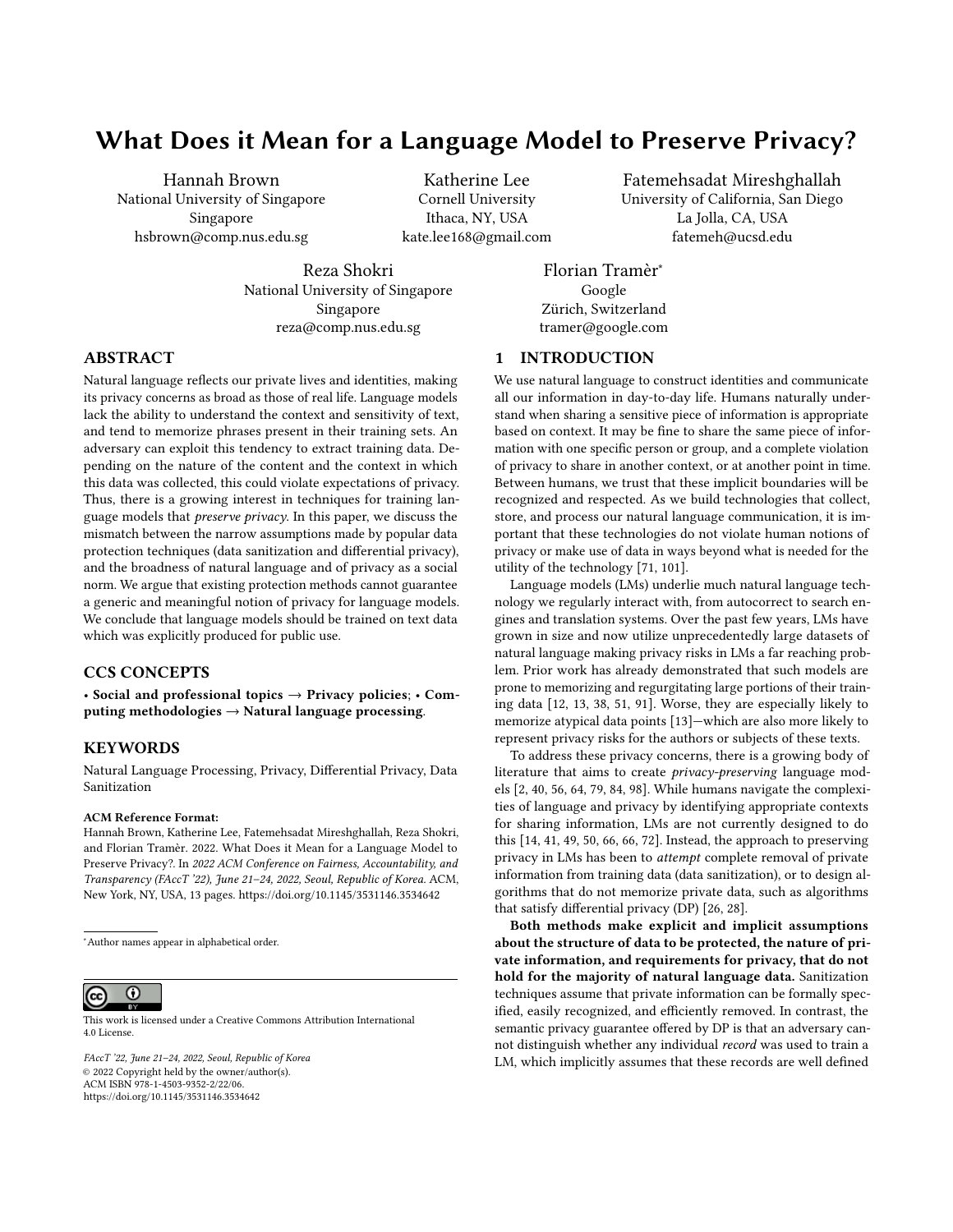<span id="page-2-0"></span>

(c) Training Data Size vs Performance

Figure 1: Recent trends in model size and training data size of language models (a and b), and the impact of training set size on model performance (c). State-of-the-art language models require a significant amount of training data. The size of top models also increases by an order of magnitude every year. These factors significantly increase the privacy risks of language models.

compute time are all essential for achieving a high performance [\[45\]](#page-10-17). Empirical results show that the error (test loss) of a transformer-based language model has a power-law relationship to its model size, dataset size, and the amount of compute used for training (see, for example, Figure [1c\)](#page-2-0). Thus, an order of magnitude scale-up is needed to observe tangible improvements in model performance.

## <span id="page-2-1"></span>3 PRIVACY RISKS OF LANGUAGE MODELS FOR THEIR TRAINING DATA

Machine learning models learn by extracting generalizable patterns from their training dataset. Yet it has also been posited that memorizing some of the training data may be necessary to optimally generalize to long-tailed data distributions [\[30\]](#page-10-18). For example, nearest neighbor language models [\[46\]](#page-10-19) which retrieve samples directly from their training dataset are shown to outperform their conventional counterparts. Data memorization can directly lead to leakage of private information from a model's training set, where behavior of the model on samples that were present in the training set is distinguishable from samples that weren't. Such leakage has been demonstrated in high-dimensional machine learning models [\[85\]](#page-12-7), and recent large LMs [\[13\]](#page-10-1). The trend appears to get worse as both the size of LMs and their training sets increase (Figure [1\)](#page-2-0). Below we discuss concrete examples of such privacy risks and their consequences.

3.0.1 Membership inference. Membership inference attacks reveal whether a given data-point was used to train a given model [\[85\]](#page-12-7). These attacks can be seen as privacy risk analysis tools [\[67\]](#page-11-13), which help reveal how much the model has memorized individual samples in its training set, and what the risk of individual users is [\[59,](#page-11-14) [69,](#page-11-15) [81,](#page-11-16) [85,](#page-12-7) [88\]](#page-12-8). An adversary who has no direct access to the model and its training data (for example in the case of machinelearning-as-a-service) is able to identify members of the training data by simply querying the model [\[85\]](#page-12-7). Membership inference attacks are alarmingly powerful against neural network models with large capacity, enabling them to identify atypical (and thus sensitive) members of the training set [\[69\]](#page-11-15). The power of membership inference attacks have been demonstrated on NLP models such as classifiers [\[83\]](#page-11-17) as well as released embeddings [\[61,](#page-11-18) [87\]](#page-12-9). Such attacks could pose especially serious risk for clinical models, where membership in the training set could reveal a person's medical conditions.

3.0.2 Training data extraction. Training data extraction refers to the risk of partially extracting training samples by interacting with a trained language model [\[12,](#page-10-0) [13,](#page-10-1) [80,](#page-11-19) [99\]](#page-12-10). An adversary can use use membership inference attacks as an oracle to generate sentence samples that have a high chance to be in the training set. This attack is demonstrated on the GPT-2 (Generative Pre-trained Transformer) language model family, which consists of three generative models, with different sizes [\[13\]](#page-10-1). The attack can successfully recover a person's full name, address, and phone number from the largest GPT-2 variant (Table [1\)](#page-4-0). The empirical results show that the larger the model is, the more training samples it memorizes: demonstrating once again the curse of high-dimensionality for data privacy. Mounting the same type of data extraction attack on BERT-based models trained on de-identified clinical notes shows that more than 4% of generated sentences with a patient's name also contain one of their true medical conditions [\[52\]](#page-11-20).

Algorithms behind inference attacks only improve over time. Thus, current attack results under-estimate the privacy risks of large machine learning algorithms, notably language models. Given the privacy risks of LMs, there is an increasing attempt towards designing privacy-preserving language models, which can learn the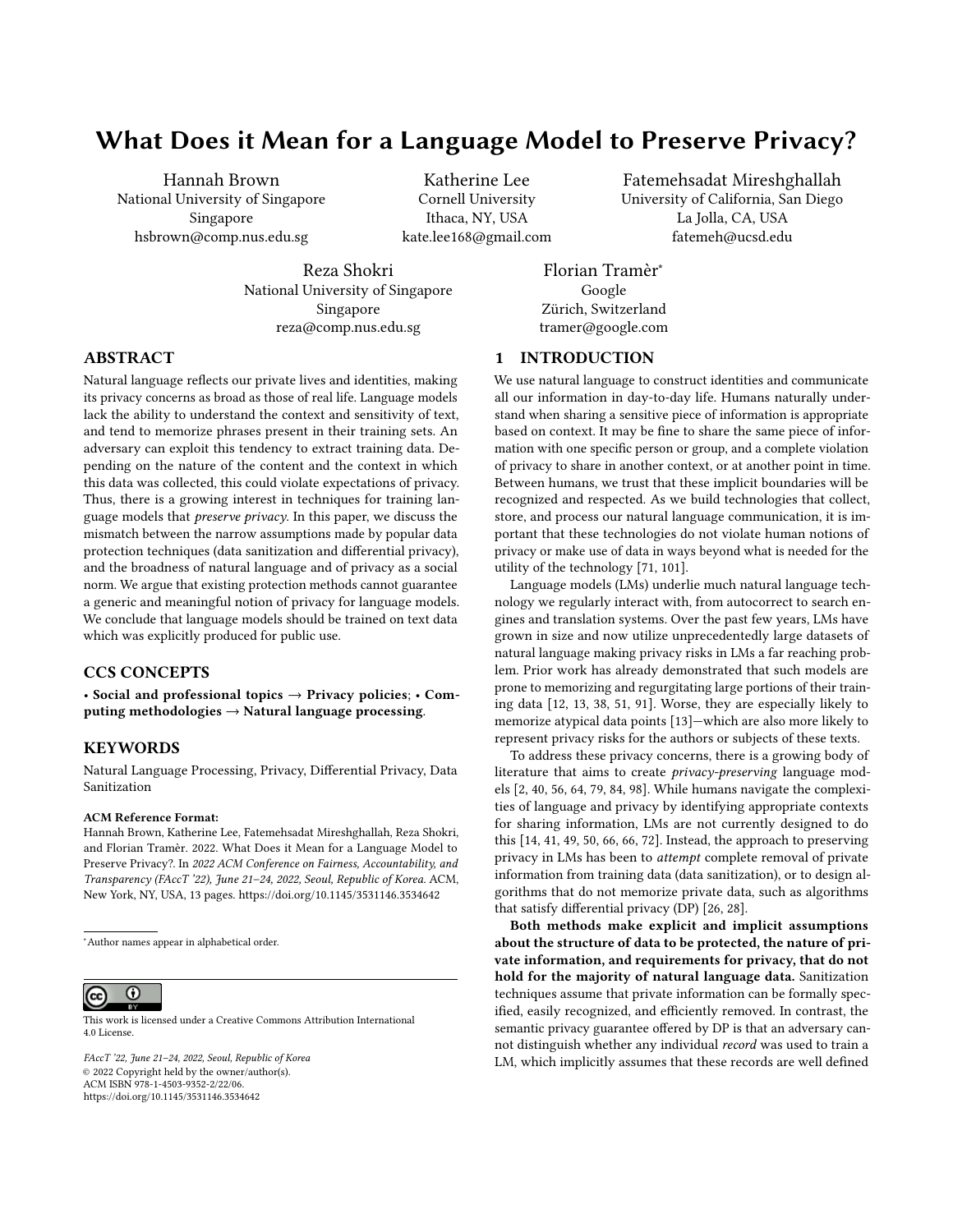<span id="page-3-0"></span>



(c) Alice's information is shared by Bob

Figure 2: Illustration of the difficulties in removing private information from a dataset. Private information indicated by orange arrows: (a) The original conversation, where Alice shares her private information with Bob. (b) The conversation with all of Alice's messages removed. Bob's last message still includes her private information. (c) The whole original conversation is removed. Conversation B still contains Alice's private information though she is not in the conversation.

overall distribution and structure of human language, yet do not memorize sensitive information. This can help to preserve some notions of privacy, and prevent the out-of-context exposure of training data to unauthorized users.

Existing techniques for building privacy-preserving language models fall into two broad classes: (1) data sanitization techniques that find pieces of private information in text and remove these before any further processing, and (2) differentially private training algorithms that mitigate the risks of memorization. Section [5](#page-6-0) dives deeper into these approaches, and argues that neither is adequate for creating language models that properly preserve users' privacy.

# <span id="page-3-1"></span>4 WHAT DOES PRESERVING PRIVACY IN LANGUAGE MODELING REQUIRE?

To claim a language model is privacy preserving, it must only reveal private information (aka "secrets") in the right contexts and to the right people. While this goal is easy to state, the definition is comprised of three parts, each of which is challenging to determine: (1) in what contexts a secret can be shared without violating privacy (2) what information is contained in the secret, and (3) which people know the secret (the "in-group").

Far too often, the standard for data protection extends only to not revealing information that harms an individual. Inference attacks, such as those described in Section [3,](#page-2-1) show the possibility of information leakage in language models. It is not enough to claim privacy is preserved because attacks are not able to extract information from a model. These attacks improve over time, so while a model that current attacks can extract only a small amount of data from is at low risk for privacy violation, this is insufficient for the claim that the model fully preserves privacy.

In this section, we illustrate the wide variety of forms private information may take, and how only by understanding context and following privacy norms, can we construct language models that fully preserve privacy. Finally, we discuss how humans approach decisions about when to reveal private information and draw parallels to language models and common privacy defenses. To motivate our main arguments, we provide illustrative examples of different types of personal information shared via natural language in Table [1.](#page-4-0) These examples cover four axes of variation:

- Some secrets (typically) follow a specific format (e.g., a credit card number), while others are embedded in prose.
- Secrets relate to (or are owned by) a single individual or multiple.
- Secrets are shared with a group (the "in-group") of one or more individuals.
- Individuals in the in-group may be allowed or prohibited from further sharing or discussing the secret among themselves either implicitly or explicitly (e.g., via legal restrictions).

#### <span id="page-3-2"></span>4.1 Secrets are contextual

Respecting privacy requires being aware of the context in which information is shared [\[24,](#page-10-20) [71\]](#page-11-0). Instead of simply not "memorizing" private information, humans keep information private through complex judgments of appropriateness dependent on conversational and socio-cultural context. These judgments require information beyond the text of a conversation, making it impossible for an observer, human or computer, to make these same judgments absent this context. Revealing a piece of information to some people may be fine, while it may be a slight violation of privacy to reveal it to a broader audience, and a more severe violation still to make it completely public. These perceptions of privacy are important when considering potentially private information in textual training data. The scope users mean to share their data in must be considered when deciding whether or not to use it in training.

4.1.1 Privacy is not a binary variable. Information that is readily shared in one context may be private in another. The counselor texting Bob to help him cope with his mental health crisis (Table [1\)](#page-4-0) may share details about his situation with other professionals or emergency services if there's reason to believe Bob poses a risk to himself or others, but is otherwise prohibited from sharing what Bob texts. A specific identifying piece of information such as a phone number would be considered sensitive if it belongs to a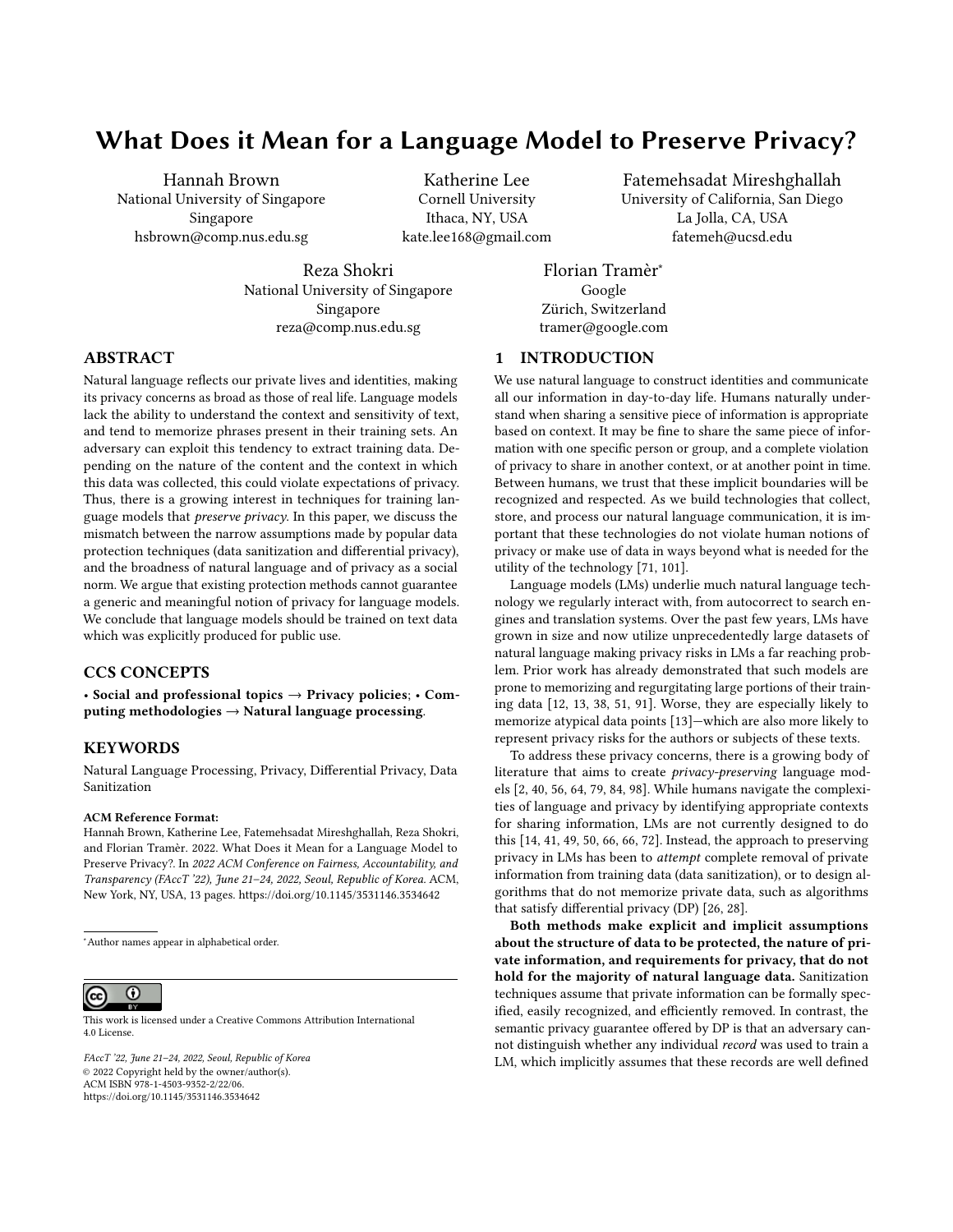What Does it Mean for a Language Model to Preserve Privacy? The Same Communication of Control of Korea Communication of Korea Communication of Korea

<span id="page-4-0"></span>Formatted Owners In-group In-group sharing Examples

| rormatted | <b>Owners</b> | In-group | in-group snaring | <b>Examples</b>                                                                                                                                                                                                |
|-----------|---------------|----------|------------------|----------------------------------------------------------------------------------------------------------------------------------------------------------------------------------------------------------------|
|           |               |          |                  | Personal password file, secret key                                                                                                                                                                             |
|           |               | >1       |                  | SSN, password, credit card sent to others                                                                                                                                                                      |
|           |               | $\infty$ | $\bullet$        | A developer posts their name, address, and phone number as contact infor-<br>mation on Github. Their personal information is "public" on the Web, but in<br>a well defined context.                            |
|           | >100          | >100     |                  | A company credit card is shared with employees.                                                                                                                                                                |
| O         |               |          |                  | Personal search history                                                                                                                                                                                        |
| O         | $\mathbf{1}$  | 3        | $\circ$          | Bob suffers a mental health crisis and texts a support hotline and his friend<br>Alice. The counselor replying may not disclose what Bob says to anyone else<br>unless it poses a danger to himself or others. |
|           |               | 3        |                  | An employee at Enron [48] shares their wife's social security number (who<br>is not part of the company) for the purpose of setting up insurance.                                                              |
| ∩         | $1 - 2$       | >1       | Ο                | Alice texts her friends Bob and Charlie about her divorce. Bob further texts<br>Charlie about the matter (c.f. Figure 2)                                                                                       |
| ∩         | >100          | >100     |                  | The Panama papers are discussed by 300 reporters for a year before being<br>publicly released.                                                                                                                 |

Table 1: Examples of private information, and the contexts in which they might be shared. A piece of private information is "owned" by one or more users (e.g., a credit card that belongs to one user vs. a company credit card that is shared by many). Private data can be shared within a group (the in-group) of variable size. Members of the in-group may be allowed or prohibited from further sharing or discussing the information with other members of the group. Private data can be "formatted" such as a social security number (SSN), or a credit card number, or be referenced in arbitrary prose.

private individual, and benign if it belongs to a public entity such as a company. More broadly, pieces of data can lie on a spectrum of privacy levels with different restrictions and expectations, between the two extremes of fully public (e.g., Wikipedia) or fully private (e.g., someone's search history).

Training a language model for public use on data that was not intended for that level of publicity violates the original privacy expectations of that data. Nissenbaum's contextual integrity [\[71\]](#page-11-0) provides a framework for disambiguating which contexts information can be shared under and with whom. Under contextual integrity, there are five features (the data subject, sender, recipient, information type, and transmission principle) such that if any one is modified, the expectation of privacy could change. In practice, this context could be indicated in the form of social cues and norms, or through regulations (such as Health Insurance Portability and Accountability Act (HIPAA) for medical data) or non-disclosure agreements for corporate information. Under this framework, privacy is violated when information is shared outside an acceptable context, which also allows some concept of different degrees of privacy violation [\[86\]](#page-12-11).

4.1.2 Language models do not understand context. In practice, building machine learning systems that are sufficiently aware of context to appropriately judge the privacy of a piece of information is challenging. Outside of privacy concerns, detecting implied context and reacting to it appropriately has been an active area of research for language models [\[95\]](#page-12-12). For example, work has been done to assess how appropriately chatbots respond to delicate situations, such as responding to sexual harassment [\[14\]](#page-10-4), discussions of suicidal intent or other mental health issues [\[66,](#page-11-8) [72\]](#page-11-9), and mentions of violence or

physical danger [\[49,](#page-11-6) [66\]](#page-11-8). The results were less than encouraging, with Nobles et al. [\[72\]](#page-11-9) finding that the majority of the time, chatbots responded in inappropriate ways in these situations, ranging from simply saying "can you repeat that" to giving actively harmful information. Another related line of work is context-aware, long-form, ethical and persona-based, response generation [\[43,](#page-10-22) [55,](#page-11-21) [60,](#page-11-22) [62\]](#page-11-23), where the chatbot or dialog system is supposed to hold a conversation with previous context taken into consideration [\[50\]](#page-11-7). This context could be the persona of the user, or previous conversations. Although this task has advanced in the past few years, the proposed models are plagued by the same challenges as the chatbots and the problem is far from solved [\[41\]](#page-10-5).

As another example, consider the case of Alice telling Bob about her divorce, as illustrated in Figure [2.](#page-3-0) Assuming we had a way to recognize that Alice's divorce is private information, we could remove Alice's message to Bob about her divorce. However, this still leaves two more messages referencing the same sensitive information. Bob's message to Charlie explicitly says that Alice is getting a divorce—obviously referring to the same secret. Bob's reply to Alice asking about the custody of her kids is more subtle. Understanding that this message is referring to the same sensitive information necessarily requires broader knowledge about the contexts in which asking about custody may occur, and more personalized knowledge about which context most likely applies to Alice. The content of Bob's message can thus be considered just as sensitive as Alice's original message, yet automatically identifying the sensitivity of Bob's message is much more challenging.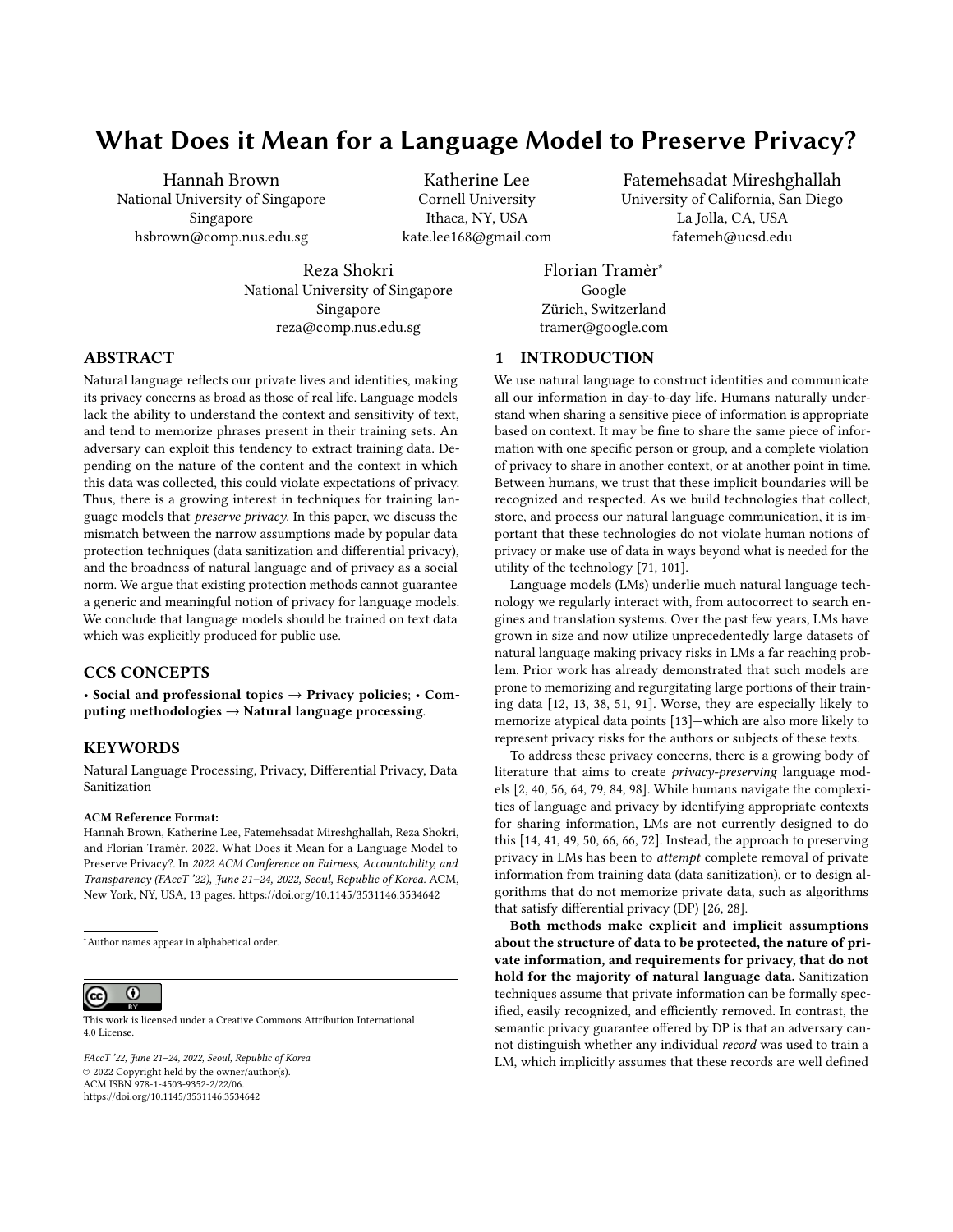## <span id="page-5-1"></span>4.2 Secrets are hard to identify

There are many ways of articulating the same point and additional phrasings can be added as language continues to evolve. Private information communicated through language is no different. This can make it difficult to identify whether a piece of text corresponds to private information.

4.2.1 Form and Meaning: There are many ways to communicate any piece of information. Even private information that has an ascribed format (phone numbers, email addresses, credit card numbers, etc.) can appear in multiple forms. For example, numbers and symbols can be spelled out and content can be alluded to, eg: first initial last name at gmail dot com. Synonyms for words can be used, changing the appearance of text but not the meaning. Anaphoric and cataphoric references<sup>[2](#page-5-0)</sup> present a further challenge to recognizing private information. If Bob were to instead say "Did you hear she's getting a divorce?" to refer to Alice in Figure [2,](#page-3-0) that information would still be just as private and involve Alice just as much, but it is harder to automatically recognize.

Format-free pieces of private information, such as those referenced in Table [1](#page-4-0) are even more difficult to identify and delineate. Figure [2](#page-3-0) shows how drawing a boundary around the text that references a given secret can be difficult. If Alice's divorce is sensitive information, then should mention of her custody battle be as well? What about future conversations where Alice is referred to as "single"? Imbuing a language model with enough societal context and awareness to recognize these connections appears challenging.

4.2.2 Repeated information can still be private information. Stating the same private information time and again does not make it less private. One example is a company credit card number. This number might be shared again and again within the company, but it remains private to people outside the company. Consider also the case of the Panama papers (Table [1\)](#page-4-0) which contained leaked legal and financial documents detailing how shell companies were created for illegal ends, like tax evasion. Even though 300 journalists exchanged conversation about the Panama papers over the course of a year, the topic of these conversations is no less sensitive. If a language model had been trained on the journalists' emails, the topic of the investigation (or individual names of suspects or sources) could have been memorized and leaked. De-duplicating the training dataset would not necessarily reduce the likelihood of this information from being learned, as the examples in the dataset are not necessarily near or exact duplicates of each other, but just happen to reference the same broad sensitive topic. Respecting privacy in this case again requires both the ability to recognize the private information and to gather all training data items that refer to this private information.

4.2.3 Language evolves, and so does private information. Changes in language or in social norms can shift the way in which people talk about secrets (or whether something is considered secret or not). For example, the word 'queer' was reclaimed by some members of the LGBTQ community beginning in the 1990s as part of the gay rights movement. A system that aims to automatically detect sensitive pieces of text would thus have to be aware of such shifts in linguistic meanings. Yet, changes in language can be swift, in particular on social media [\[29,](#page-10-23) [82\]](#page-11-24) where movements, such as #MeToo or Black Lives Matter, can quickly and radically shift the meaning of words and phrases. Additionally, to evade automated censorship and demonetization methods that target specific keywords and phrases, specific topics are routinely re-represented with new words and phrases [\[39,](#page-10-24) [47,](#page-10-25) [90\]](#page-12-13).

Beyond the evolution of language, secrets can also evolve. For example, while much of the content of the Panama papers investigation was highly sensitive and confidential during the investigation, the findings were then made public. At the same time, the identities of the journalists' sources should remain secret essentially forever.

While languages and secrets naturally evolve, language models are typically trained once on a static dataset. Over time, these datasets, and thus the language models trained on them, become less useful for understanding current language. In Section [5,](#page-6-0) we further explore how the use of static datasets can present a challenge for privacy enhancing techniques such as data sanitization (Section [5.1\)](#page-6-1).

## 4.3 In-groups are hard to identify

Just like finding the borders of a secret is ill-posed, identifying the group of users who are privy to a secret (the in-group) is equally challenging. Individual text fragments can contain information pertaining to many individuals or organizations at once. The decision of whether to share the secret with a given individual varies from secret to secret, thus the in-group for each secret in different contexts is different. Indeed, just like the secret itself, the in-group can change and grow as relationships continue to evolve in the real world. Thus, even setting a reasonable bound on the size of the in-group for each secret can be difficult. As we discuss in Section [5.2,](#page-7-0) the lack of such a bound poses a particular challenge for articulating meaningful guarantees with differential privacy.

4.3.1 Secrets can involve or be shared among many people. Natural language is meant to be shared. We use language to articulate and communicate our thoughts and our observations. At times, these thoughts and observations can also be about other people. Yet, many approaches to data privacy—in particular differential privacy implicitly or explicitly assume that a user's private information does not transcend the user's own data (i.e., the user can protect their privacy simply by not sharing their own data). This assumption can be clearly violated in a variety of natural ways in which humans exchange textual information.

Consider the example described in Table [1](#page-4-0) of an employee who sends their wife's SSN to another employee. We found an example of exactly this an email from the Enron corpus [\[48\]](#page-10-21). While the employee's wife might "own" her SSN, it appears in the corpus of text written by the employee. Typically, nothing prevents one user from sharing another person's private information (such sharing could be legally prohibited, or violate social trust, but these consequences do not mean sharing cannot occur). Thus it can be difficult to define a sole "owner" of a piece of private information.

Social media whisper networks, like those discussed in [\[36\]](#page-10-26) are another example, as they are almost exclusively devoted to sharing private information about people not in the network. In this

<span id="page-5-0"></span> $\rm ^2Using$  a word/phrase to refer to a named entity that is named earlier or later (respectively) in a conversation. In the case of anaphoric references, this entity may also have been defined in a prior interaction.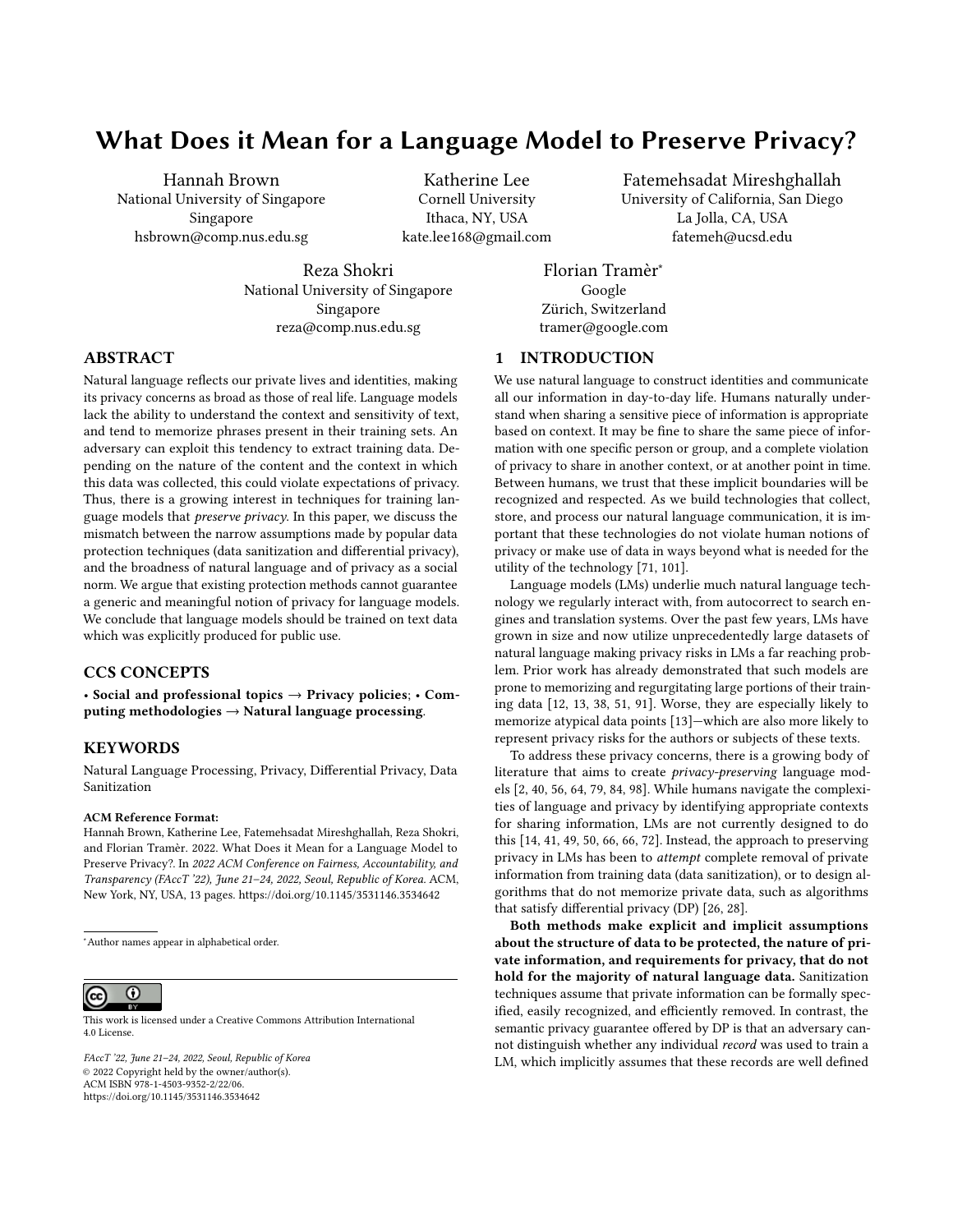case, private information about a person outside of the network is shared, and, complicating things, the collective information about this person could come from hundreds of people's conversation data. This is also common in Web-scraped datasets [\[76,](#page-11-25) [78\]](#page-11-26) that are commonly used in training large language models [\[22\]](#page-10-27) where it is typically impossible to unambiguously map pieces of information to specific "owners". Another high-profile example is in the shadow profiles Facebook created of individuals who did not have Facebook accounts. Without any personally volunteered data, Facebook was able to classify enough data to attribute it to an individual, demonstrating the privacy risks of allowing access to this kind of data.

4.3.2 In-groups have no clear upper-bound. For any individual secret, we could attempt to identify the in-group of people who know the secret. Given such knowledge, we could attempt to remove all mentions of the secret from the entire group. Alternatively, it could be tempting to provide privacy guarantees that are (inversely) proportional to the size of this group (e.g., as in differential privacy), following the intuition that information that has been shared many times is less sensitive than information that has been shared more rarely.

Yet this intuition fails to hold in regard to some of the examples listed in Table [1,](#page-4-0) and there is no one number k where a piece of information shared with  $\geq k$  users can reasonably be assumed to be "non-sensitive". One individual might share their closest secrets with a handful of friends or family members in a group chat, or with a broader audience in a support group forum or on their (private) social media page. Companies and governments routinely share sensitive information with hundreds or thousands of employees. And more than 300 journalists communicated in secret for over a year before disclosing their findings in the Panama papers [\[42\]](#page-10-28). All this information is definitely private, but within specific contexts may be shared with a potentially large group of individuals.

#### 4.4 Human notions of privacy

In contrast with common ML privacy preserving mechanisms which focus on preventing models from memorizing private information, humans very clearly memorize sensitive information that they learn. Unlike LMs, we use learned conversational rules to gauge how appropriate or polite something is to share in a given context. One of the simplest proposed sets of rules explaining how we speak—Grice's Maxims—are a set of four rules (together comprising the Cooperative Principle of Conversation) that describe "normal" conversation [\[35\]](#page-10-29). Of these maxims, the ones we use to keep private information to ourselves are "quantity" (say exactly the amount appropriate in a given context) and "relevance" (say only what is relevant to the current context). These maxims are easy to state but heavily context dependent, making them difficult to operationalize for technology.

Other conversational frameworks (e.g., politeness theory or relevance theory [\[10,](#page-10-30) [89\]](#page-12-14)) also rely heavily on context, making their application to NLP systems challenging. At a minimum, these frameworks require prior knowledge about the people involved in the conversation, the socio-cultural context, and past conversations sometimes with people not involved in the current interaction, who may not have contributed to the same dataset themselves. Given

only text data, and none of this further information, it is often impossible to gather all the context necessary to judge what will violate someone's privacy. Furthering the idea that people memorize often and use preserve privacy in other ways, work in psychology has shown that we are mosft likely to remember information that is either very in line with what we have seen before or very different from what we've seen before [\[34\]](#page-10-31). For example, when told a piece of surprising information we know is supposed to be kept secret, we are likely to remember the information, but choose to not share it.

In summary, humans respect privacy in natural language not by failing to memorize secrets, but by forming a judgment on whether any given piece of information is appropriate, or not, to share with a given party in a given context (unless they share it by mistake, or, by malice, intentionally). Applying a similar approach to language models would require an intrinsic understanding of language and social contexts that goes beyond the capabilities of existing methods, as described in the next section.

## <span id="page-6-0"></span>5 A CRITICAL ANALYSIS OF PRIVACY TECHNOLOGIES FOR LANGUAGE MODELS

Natural language processing algorithms that aim to respect privacy either remove private information from the data (through text sanitization [\[3,](#page-9-1) [19,](#page-10-32) [57,](#page-11-27) [73\]](#page-11-28)), or design learning algorithms that mitigate the risks of information leakage by not memorizing private information (through differentially private learning [\[1,](#page-9-2) [15,](#page-10-33) [28,](#page-10-7) [64\]](#page-11-3)). In this section, we evaluate the claims of these protection methods about preserving privacy, in the context of language data. Our approach is to lay out the assumptions that data sanitization and differential privacy (DP) make (either implicitly or explicitly). Then, we discuss how awareness of context, difficulty determining the borders of a secret and attributing it to individuals, and other privacy nuances (as extensively discussed in Section [4\)](#page-3-1), can invalidate these assumptions. We discuss the kinds of privacy violations that each method would or would not protect against, and highlight that, given any specific definition for data, data protection is not equivalent to privacy protection. They do overlap in many cases where a unit of data contains all the private information about an individual. So, by removing it or not memorizing it (i.e., protecting it from being inferred), we protect the individual's privacy. However, in general, privacy is much broader than data protection, and this is very notably the case in natural language.

#### <span id="page-6-1"></span>5.1 Data sanitization

Data sanitization claims to preserve privacy by removing private information. The critical assumptions are that it is possible to formally specify private information, and to design efficient algorithms to identify and remove private information according to the provided specifications. We evaluate how realistic these assumptions are, and question if data sanitization can preserve privacy in any meaningful way.

Based on the foundations of privacy in Section [4,](#page-3-1) we argue that private information expressed in text is difficult to specify and identify, and its removal (according to a given specification) is insufficient to preserve privacy in many situations. Text data can be written in many forms, and the borders of private information are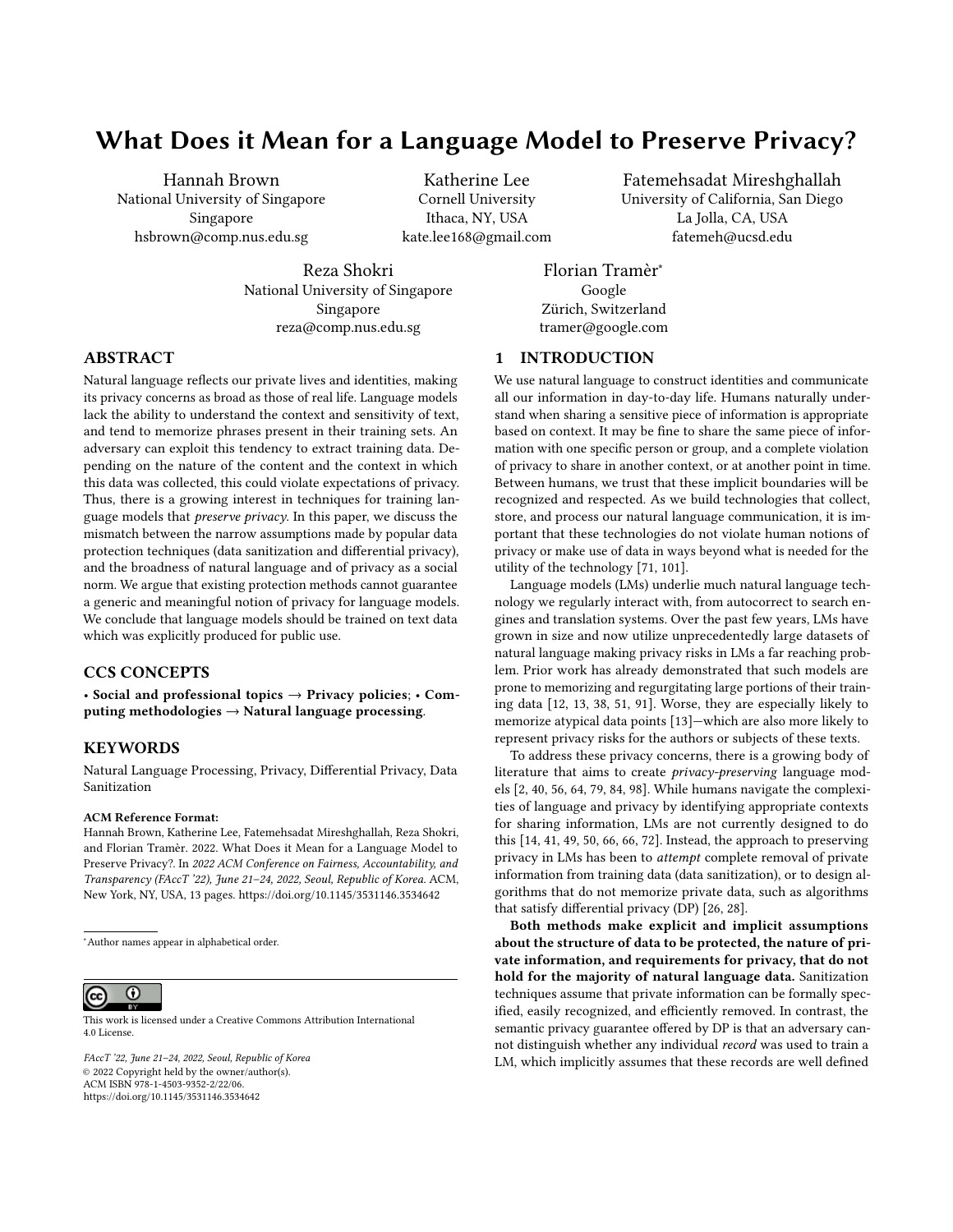indeterminate. This significantly narrows the application of data sanitization to limited cases where the secret is written according to a context-independent template (e.g., phone number written as consecutive digits).

5.1.1 Sanitization is insu icient because private information is context dependent, not identifiable, and not discrete. Most data sanitization methods are algorithms that use parsers and classification models to tag each word in an input text either based on defined patterns or already tagged data (where sensitive words are manually identified). These techniques work best for identifying wellformatted private information, such as social security numbers, and specific forms of medical note datasets [\[19,](#page-10-32) [44,](#page-10-34) [57,](#page-11-27) [92\]](#page-12-15). However, as we discuss in Section [4.2,](#page-5-1) even well-defined information can be written in many formats or alluded to indirectly. For example, identifying the social security number "the first 2 digits are two two, and the remaining ones are three ..." is much more challenging than identifying "223 $\cdots$ ". So, even in cases where specifying private information is possible, their reliable identification might be very hard.

Further, identifying and removing non-specific private information, such as the case of Alice's divorce, or the entire discussion around the Panama papers, is significantly more challenging (if not impossible) for data sanitization schemes (which are based on classification models). In general, secrets have no borders, and identifying the scope of relevant information is beyond the capability of taggers and parsers. Besides, understanding sensitivity requires inferring the context, which is a very hard task for algorithms. First, there is no formal way to define context, and supervised machine learning models are nonrigorous, empirically inaccurate, and non-explainable methods to classify sensitive information. Second, the context related to a piece of text might not be present within the text, which makes understanding the context impossible even for humans. Third, taggers and parsers require defining ahead of time what the "sensitive" categories are, limiting what information might be related to other sensitive information. Knowing that Alice's custody battle is sensitive requires understanding that there would be no battle if there were no divorce and requires cultural context (Section [4.1\)](#page-3-2) that is beyond (current) algorithms. Fourth, context may change after data redaction, consequently changing the sensitivity of text, meaning any claim for data privacy based on sanitization is always outdated.

Changing the context of a piece of information can increase or decrease expectations to privacy. Bob may have a relatively small expectation of privacy when he makes a public social media post, but very high expectations when texting a crisis counselor. In this context, the act of sharing any data at all<sup>[3](#page-7-1)</sup> would be considered a privacy violation. Data sanitization completely ignores this, as it assumes information to be discrete and treats privacy as a binary variable. This problem resembles the numerous failed attempts for anonymizing high-dimensional data by removing certain attributes [\[31,](#page-10-35) [68\]](#page-11-29). In the context of language data (with enormous number of dimensions), there is always a possibility of inferring sensitive information even if many pieces of text are redacted. This

means that it is possible that either we fail to achieve an acceptable level of privacy through sanitization, or a hypothetically privacypreserving data sanitization might result in removing almost all the text, rendering it useless: "sanitized data isn't".[4](#page-7-2)

5.1.2 Data sanitization is useful in very limited cases. We argue that it is not possible to claim privacy using data sanitization algorithms: there is not a specification that would allow private information to be redacted from free-form text data because private text data is not easily identifiable and requires additional context to determine if the information should be redacted. However, data sanitization is a useful obfuscation method in the cases where pieces of context-independent, well-defined, static private information are to be removed from a text dataset.

Data sanitization is currently widely adopted across industries as a data pre-processing step for removing personally identifiable information (PII) or protected health information (PHI) by companies such as Microsoft, Paypal and Mastercard [\[4–](#page-9-3)[6,](#page-10-36) [23,](#page-10-37) [32,](#page-10-38) [96,](#page-12-16) [96\]](#page-12-16) and numerous start-ups (SkyFlow, Ground Labs, PII tools, MailTumble, etc.). Data sanitization can remove some specified information, and can help to reduce the privacy risks to some (unknown) extent. However, it cannot claim that it preserves privacy of individuals, as it has no formal definition for privacy which remains meaningful in the context of language data.

#### <span id="page-7-0"></span>5.2 Differential Privacy

Differential privacy (DP) is a data protection measure designed to assure users that contributing their data to a dataset will not reveal much additional information about the user when the result of a DP algorithm trained on the dataset is released. Put another way, the data protection guarantee offered by DP is that an adversary cannot easily distinguish whether any individual record was used in the computation:

<span id="page-7-3"></span>DEFINITION 1. -Differential Privacy [\[28\]](#page-10-7). For a privacy loss parameter  $\geq 0$ , a training algorithm A satisfies -DP if and only if for any pair of training datasets D and D' that differ in only one record,<br>and any set of output models  $S: Pr[A(D) \in S] \leq e^{S} Pr[A(D') \in S]$ and any set of output models  $S: Pr[A(D) \in S] \leq e^{\epsilon} Pr[A(D') \in S]$ .

While many applications benefit from this protection, we argue that language data cannot be partitioned to ensure that algorithms trained with DP meet the standard of privacy we put forth in Section [4:](#page-3-1) to only emit private information to appropriate people in appropriate contexts. This is because sensitive language data, as we have seen, cannot necessarily be attributed to one individual or group, whether or not their data is included in the dataset. Thus, while applications of some DP algorithms likely alleviate risks to privacy, they alone are insufficient for guaranteeing the absence of privacy violations in language models.

5.2.1 Di erential privacy requires a unified definition for secret boundaries, which is very hard if not impossible to achieve for language data. The data protection guarantees of DP hold for any dataset D, and any content of the sensitive record. Thus, compared with data sanitization approaches, DP sidesteps the issue of determining the context or content of private data by providing a worst-case guarantee that applies to any data record. This enables

<span id="page-7-1"></span><sup>&</sup>lt;sup>3</sup>The prominent text helpline, the Crisis Text Line, recently admitted to doing exactly this for the purposes of helping a for-profit company train machine learning models to improve customer service [\[53,](#page-11-30) [75\]](#page-11-31).

<span id="page-7-2"></span><sup>4</sup>C.f., "Anonymized data isn't" – Cynthia Dwork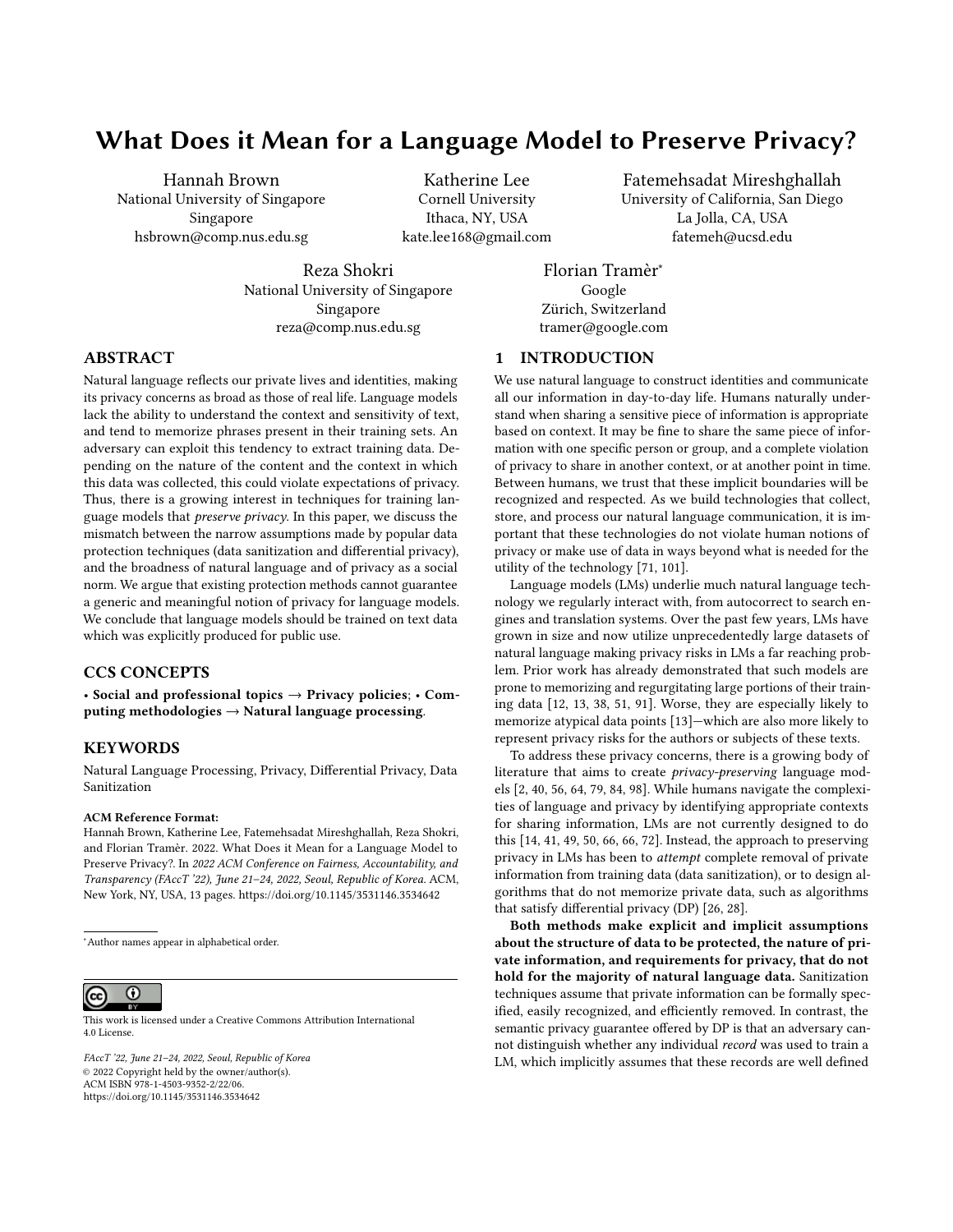applying DP algorithms in any setting where privacy is considered protected as long as each data record is protected.

However, the main issue with applying DP to language data arises in how we define the boundaries of private information. That is, how should we define what constitutes a data "record" in Definition [1.](#page-7-3) Prior work has considered various granularities, from individual tokens or words, to sentences and documents, or all of a user's data [\[54,](#page-11-32) [64\]](#page-11-3).

Identifying data records with individual words or sentences makes sense from a machine learning perspective, since training batches are often split at such a granularity. But the corresponding privacy guarantees are mostly inadequate since the removal of any individual word or sentence from the training data is insufficient to hide most types of private information (except maybe a password or SSN that falls inside a single data record). It is thus much more appropriate to define DP with respect to all of a user's data. Indeed, "user-level" DP is the way in which the original DP definition is intended to be interpreted [\[28\]](#page-10-7). In the context of language data, a user-level DP guarantee says that the trained model will be insensitive to the addition or removal of all the data written by any individual user. Yet, if we consider the examples in Table [1,](#page-4-0) it is clear that many types of private information cannot be erased from a dataset by the removal of a single user (even after assuming that a "user" in the system/network is associated with a unique "individual"). Indeed, text is a means of communicating information with others. Thus, removing all of a user's messages is not sufficient to remove the private information from the training set, since others might reference the same information.<sup>[5](#page-8-0)</sup>

5.2.2 Protecting a specific unit of data is not the same as protecting privacy. The issue we highlight above is that private information can span data provided by multiple individuals. It is important to note, however, that the formal guarantees of DP hold regardless of such relationships in the dataset D. What is questioned here is what these data protection guarantees mean, semantically, for the protection of users' privacy. Differential privacy can protect privacy to the extent that withholding one user's data from the dataset can. Thus, it is useful for specific types of structured data, for example, when each individual contributes a record that contains sensitive attributes about them (e.g., whether they have been diagnosed with a particular disease). Or alternatively, when a user's secrets are indeed restricted solely to text written by that user (e.g., an individual's search history). These protections, however, cannot satisfy the full privacy expectations we discussed in Section [4](#page-3-1) regarding natural language data, where private information is not bounded by data records (and can even be about individuals who do not contribute any data), and there may be overlap between snippets of text covering different pieces of private information. So, withholding any specific unit of data from the dataset cannot guarantee protection of privacy.

5.2.3 The need for privacy does not diminish with in-group size. The protection guarantees of DP for groups of users diminish exponentially as the size of the group increases  $(k$  -DP for groups of size k). However, in practice, information that is shared among more individuals is not necessarily less sensitive. The sensitivity depends on the context and the reasons why the data provided by  $k$  individuals contains the same private information. Moreover, appropriately bounding the size  $k$  of a group that is privy to a secret is also hard. For example, a community of individuals might share secrets at the level of the whole community, which DP does not provide any strong protection guarantees for.

5.2.4 On privacy guarantees and promises. Ideally, we would like to achieve "secret-level" differential privacy, wherein, the algorithm is insensitive to addition or removal of any piece of private information (e.g., Alice's divorce, or a company's secret). But satisfying such a definition would require a precise understanding of the context and boundaries of secrets, which is exactly a difficulty that DP aims to avoid. The privacy guarantees provided by a typical instatiation of user-level DP are hard to match to this ideal. While some pieces of information enjoy strong formal protection guarantees from being definitely contained in one user's data (e.g., text in a user's personal search history), others are only protected at an exponentially small level (e.g., sensitive information shared among a large group).

This does not mean that information leakage is unbounded. In practice, the provable guarantees offered by DP algorithms are often estimated to be rather loose (i.e., the true leakage is less than what we can mathematically compute) [\[18,](#page-10-39) [70,](#page-11-33) [79\]](#page-11-4). Yet, the main premise of DP is precisely that it provides provable guarantees, compared to the ad-hoc heuristic guarantees of many other privacy preserving techniques. These strong guarantees have at times been interpreted as a "promise" to users [\[27\]](#page-10-40), that their secrets will be protected regardless of their decision to share their data. As we have seen however, in the context of language data, this promise loses most of its meaning. We then ask whether the formal underpinnings of DP necessarily make it the privacy notion of choice for training LMs, or whether other approaches could provide more semantically meaningful (albeit possibly only heuristic) forms of privacy protection.

## 6 SUMMARY AND DISCUSSION

Underlying all the challenges of training language models that understand and respect privacy is the complexity of human privacy norms. The vast literature attempting to define privacy and provide frameworks for assessing and understanding it demonstrates the nuance required to disambiguate between what might be similar scenarios. Private information can take many forms, continuously change, and be shared by and among groups whose members fluctuate according to changes in human relationships. In summary, the boundaries of what data should be acceptable to use for a socalled "privacy preserving" language model are inherently fuzzy and context dependent.

These challenges limit the applicability of existing techniques like data sanitization and differential privacy (Section [5\)](#page-6-0). Yet, these privacy-enhancing techniques are often presented as providing users with certain guarantees of privacy, which are

<span id="page-8-0"></span><sup>5</sup>One could expand "user data" to encompass all conversations that a user has participated in (including all replies they received), as in Figure [2c.](#page-3-0) First, satisfying such a level of DP is technically more challenging in decentralized settings (e.g., in Federated Learning [\[64\]](#page-11-3)) since a data record now spans multiple participants (network users). Second, such an increased granularity remains insufficient to protect knowledge of Alice's divorce (Table [1\)](#page-4-0) if this secret is further referenced in other conversations (such as between Bob and Charlie in Figure [2c\)](#page-3-0).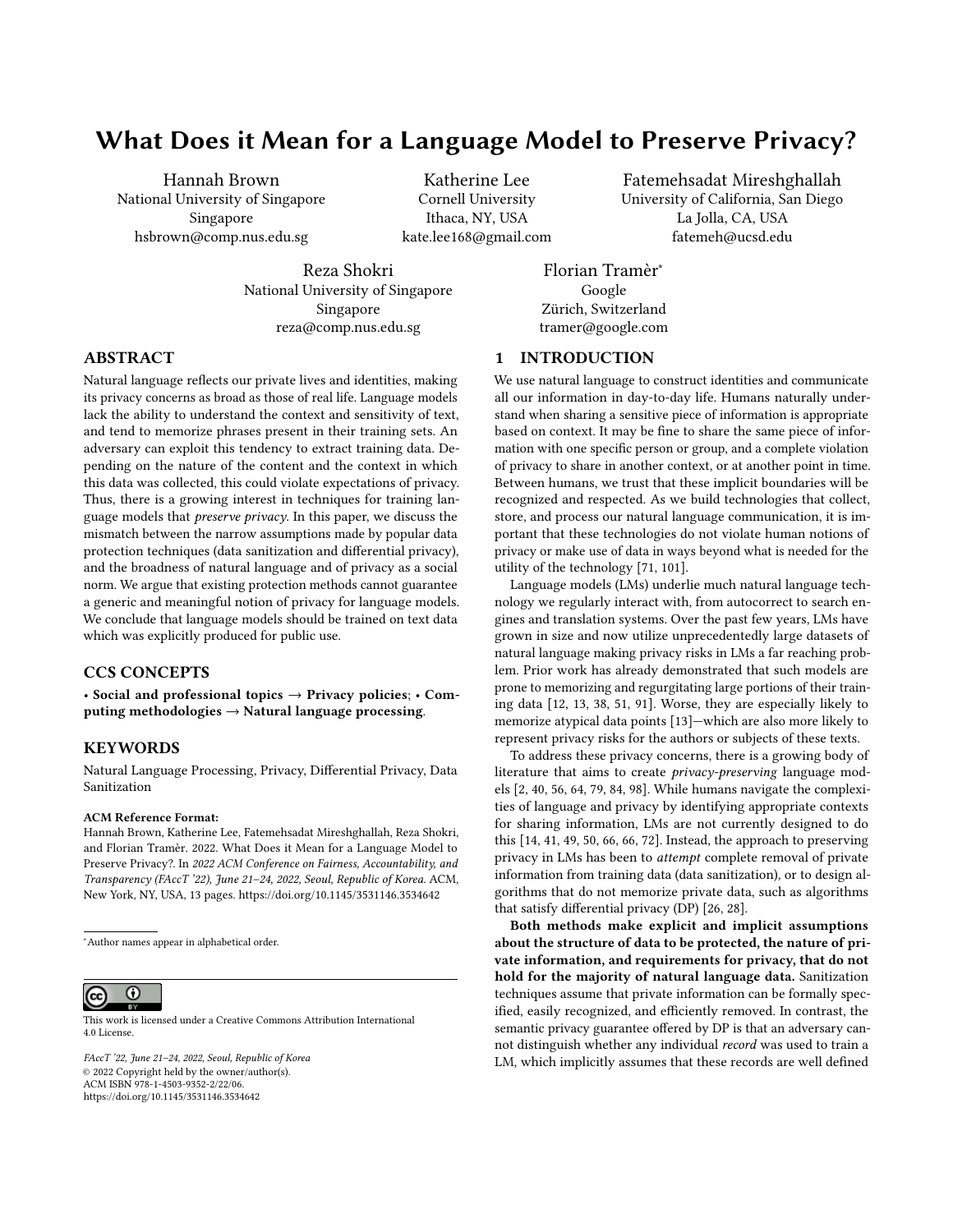not meaningful enough given their assumptions about what constitutes private information. It is true that, from the individual user's perspective, the application of any obfuscation technique can only benefit privacy, compared to not applying them (e.g, training a model with DP is better than training that model without DP). Yet, when applying privacy-preserving techniques to the collection of new forms of data (as for training LMs on all types of text regarding every aspect of our lives), we need more realistic and rigorous privacy guarantees.

What alternatives do we have? One might argue that models trained solely on publicly available data, such as text scraped from the Web, alleviate privacy concerns. And indeed, this is the approach taken by many recent large LMs [\[8,](#page-10-41) [11,](#page-10-11) [77,](#page-11-34) [78\]](#page-11-26). Yet, publicly accessible does not mean public-intended: publicly shared data typically comes with an intended context of use, which language models could violate by memorizing data [\[13\]](#page-10-1). Furthermore, the lack of public discourse and understanding around what happens with collected text data makes informed consent difficult to collect. Ideally, we want LMs to be trained solely on data that is intended (or allowed) for public dissemination. In addition, such LMs could be further fine-tuned or personalized locally on a user's non-public data, only if the model is going to be used by the same user. But disentangling data that is intended for public use, and obtaining appropriate user consent for its use remains challenging. We discuss these issues in more detail below.

6.0.1 Publicly accessible data is not public-intended. Data that is publicly accessible (e.g., on the Web) is not necessarily intended for unfettered public dissemination, and its use in LMs could still pose privacy risks. For example, publicly available data might not be released by the data subject, such as leaked or subpoenaed email datasets [\[33,](#page-10-42) [48\]](#page-10-21), copy/pasting conversations to distribute, or doxing an individual. Posts on social media can also sometimes be made public inadvertently [\[63,](#page-11-35) [93\]](#page-12-17). Furthermore, online text can be deleted or modified. A language model trained on earlier versions of such data would thus inadvertently serve as a data archive. Finally, models trained on Web data might also surface new unintended ways for this public data to be searchable. The example given in Table [1](#page-4-0) where an individual posted their contact information on their Github is an actual example of training data extracted from a LM [\[13\]](#page-10-1).

6.0.2 Can users provide informed consent? Mostly not. Suppose that we asked users to opt-in to having parts or all of their data used out of context to train a language model. For example, one mobile chat client might tell users that it will deploy privacy-preserving LM training on their chat messages, and users and their friends can decide to use the service, or not. Moreover, users might even have the option of flagging individual messages as acceptable for use in training or not. We argue that even if such a consent mechanism were to exist, it would be challenging for users to reach an informed decision about the consequences of their actions.

To start, even experts on ML privacy currently only have a partial understanding of the risks of data memorization and extraction (Section [3\)](#page-2-1), and about how well various defense mechanisms perform. As we argue in Section [5.2,](#page-7-0) even principled approaches such as differential privacy cannot provide privacy guarantees that are directly interoperable with privacy expectations users might have for

their text data. Moreover, individual users cannot properly consent to providing their sensitive information, since they are often not the only person holding that information. As we have illustrated in Section [5.2](#page-7-0) and Table [1,](#page-4-0) sensitive information is routinely shared among many users, all of which would have to jointly consent to release or withhold that piece of data. Put differently, the responsibility to share or hide private information always lies with the entire group that has knowledge of the information. Without understanding how their data will be stored, processed, and disseminated, people are unable to give informed consent.

6.0.3 Private personalization. One approach that we view as a promising middle ground, and worthy of further exploration, is the development of LMs that are trained exclusively on data that is explicitly intended for public use, and further fine-tuned (or personalized) on users' local (private) data. As long as the model is only used in the local context of the user, the main privacy risks to the user would be alleviated.

## 7 CONCLUSIONS

Our entire life is mediated through language, much of which is monitored and processed by technology. No discussion of privacy is complete without a deep analysis of how language data is handled. In this paper, we call for a rigorous understanding of privacy expectations, and for meaningful guarantees of privacy, in the context of language data. We highlight that data protection (with all its limitations) is not equivalent to privacy, existing so-called privacy-preserving methods do not provide reliable assurance about privacy, and users are not in a position to give consent for their data to be used for arbitrary computations. We argue that the only truly privacy preserving solution is to rely exclusively on data that is intended to be public.

#### ACKNOWLEDGMENTS

The authors would like to thank our anonymous reviewers, David Mimno, Nicholas Carlini, Helen Nissenbaum, Vitaly Shmatikov, Noah Fiedel, Greg Yauney, Maria Antoniak, Federica Bologna, and Martin Strobel for discussions about different parts of this paper. This work was supported by the NUS Presidential Young Professorship research fund, the NUS Early Career Research Award (NUS ECRA), Award number NUS ECRA FY19 P16, and the VMWare Early Career Faculty award.

#### **REFERENCES**

- <span id="page-9-2"></span>[1] Martin Abadi, Andy Chu, Ian Goodfellow, H Brendan McMahan, Ilya Mironov, Kunal Talwar, and Li Zhang. 2016. Deep learning with differential privacy. In Proceedings of the 2016 ACM SIGSAC conference on computer and communications security. ACM, Vienna, Austria, 308–318.
- <span id="page-9-0"></span>[2] Rohan Anil, Badih Ghazi, Vineet Gupta, Ravi Kumar, and Pasin Manurangsi. 2021. Large-scale differentially private BERT. arXiv preprint arXiv:2108.01624 abs/2108.01624 (2021).
- <span id="page-9-1"></span>[3] Tuomas Aura, Thomas A Kuhn, and Michael Roe. 2006. Scanning electronic documents for personally identifiable information. In Proceedings of the 5th ACM workshop on Privacy in electronic society. ACM, New York, NY, United States,  $41 - 50.$
- <span id="page-9-3"></span>[4] Joseph Austin, Shahir Kassam-Adams, Jason A LaBonte, and Paul J Bayless. 2019. Self-contained system for de-identifying unstructured data in healthcare records. US Patent App. 16/255,443.
- [5] Andreas Balzer, David Mowatt, and Muiris Woulfe. 2020. Obfuscating information related to personally identifiable information (PII). US Patent 10,839,104.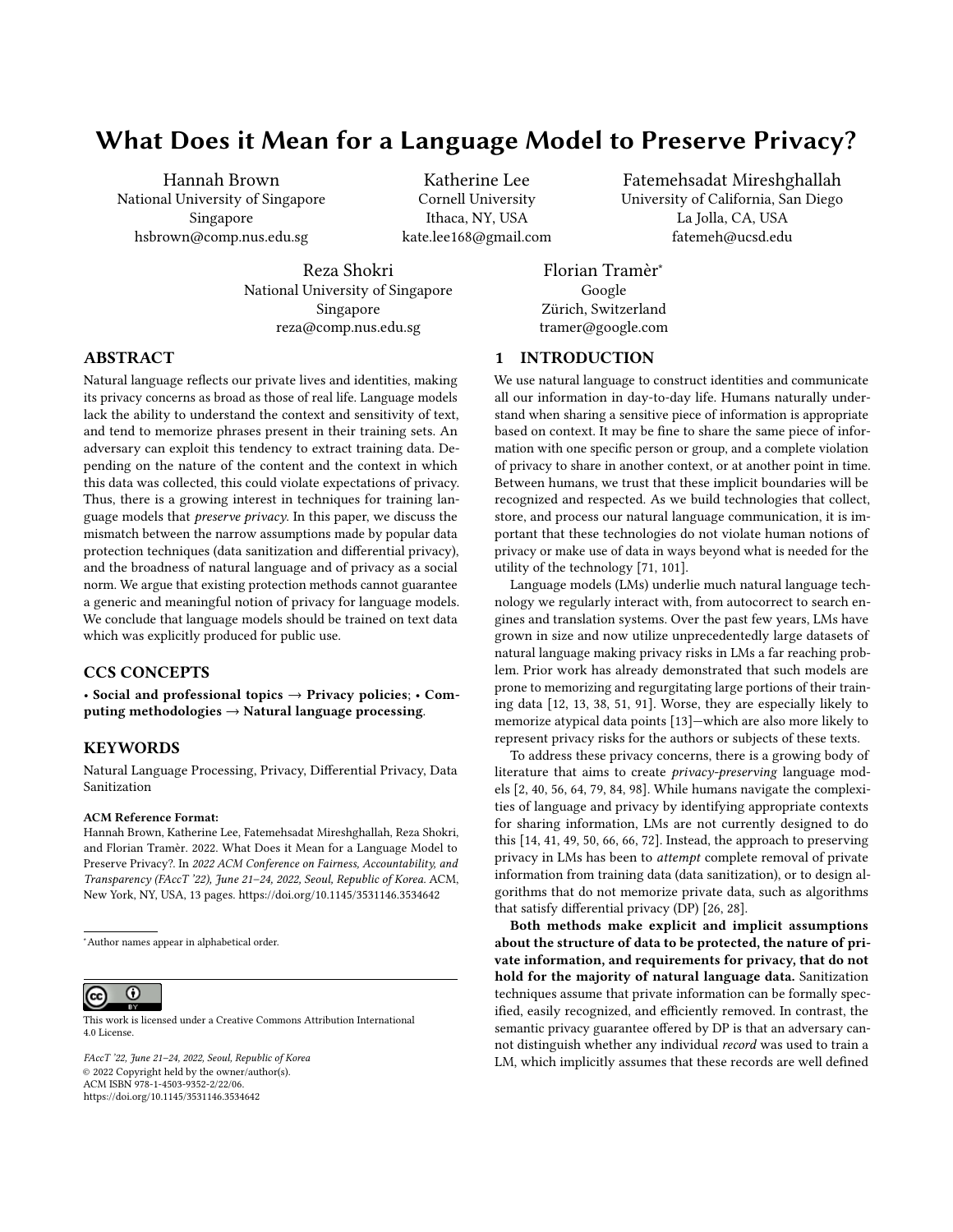What Does it Mean for a Language Model to Preserve Privacy? The Same Communication of Control of Korea Communication of Korea

- <span id="page-10-36"></span>[6] Andreas Balzer, David Mowatt, and Muiris Woulfe. 2021. Protecting personally identifiable information (PII) using tagging and persistence of PII. US Patent 10,885,225.
- <span id="page-10-14"></span>[7] Emily M Bender, Timnit Gebru, Angelina McMillan-Major, and Shmargaret Shmitchell. 2021. On the Dangers of Stochastic Parrots: Can Language Models Be Too Big? \. In Proceedings of the 2021 ACM Conference on Fairness, Accountability, and Transparency. ACM, Online, 610–623.
- <span id="page-10-41"></span>[8] Sid Black, Leo Gao, Phil Wang, Connor Leahy, and Stella Biderman. 2021. GPT-Neo: Large Scale Autoregressive Language Modeling with Mesh-Tensorflow. https://doi.org/10.5281/zenodo.5297715 10.5281/zenodo.5297715 (2021). [https:](https://doi.org/10.5281/zenodo.5297715) [//doi.org/10.5281/zenodo.5297715](https://doi.org/10.5281/zenodo.5297715)
- <span id="page-10-12"></span>[9] Samuel Bowman, Gabor Angeli, Christopher Potts, and Christopher D Manning. 2015. A large annotated corpus for learning natural language inference. In Proceedings of the 2015 Conference on Empirical Methods in Natural Language Processing. ACL, Lisbon, Portugal, 632–642.
- <span id="page-10-30"></span>[10] Penelope Brown, Stephen C Levinson, and Stephen C Levinson. 1987. Politeness: Some universals in language usage. Vol. 4. Cambridge university press, Cambridge, United Kingdom.
- <span id="page-10-11"></span>[11] Tom B Brown, Benjamin Mann, Nick Ryder, Melanie Subbiah, Jared Kaplan, Prafulla Dhariwal, Arvind Neelakantan, Pranav Shyam, Girish Sastry, Amanda Askell, et al. 2020. Language models are few-shot learners. arXiv preprint arXiv:2005.14165 abs/2005.14165 (2020).
- <span id="page-10-0"></span>[12] Nicholas Carlini, Chang Liu, Úlfar Erlingsson, Jernej Kos, and Dawn Song. 2019. The secret sharer: Evaluating and testing unintended memorization in neural networks. In 28th {USENIX} Security Symposium ({USENIX} Security 19). USENIX Association, Santa Clara, CA, 267–284.
- <span id="page-10-1"></span>[13] Nicholas Carlini, Florian Tramer, Eric Wallace, Matthew Jagielski, Ariel Herbert-Voss, Katherine Lee, Adam Roberts, Tom Brown, Dawn Song, Ulfar Erlingsson, et al. 2020. Extracting training data from large language models. arXiv preprint arXiv:2012.07805 abs/2012.07805 (2020).
- <span id="page-10-4"></span>[14] Amanda Cercas Curry and Verena Rieser. 2018. #MeToo Alexa: How Conversational Systems Respond to Sexual Harassment. In Proceedings of the Second ACL Workshop on Ethics in Natural Language Processing. Association for Computational Linguistics, New Orleans, Louisiana, USA, 7–14. [https:](https://doi.org/10.18653/v1/W18-0802) [//doi.org/10.18653/v1/W18-0802](https://doi.org/10.18653/v1/W18-0802)
- <span id="page-10-33"></span>[15] Kamalika Chaudhuri, Claire Monteleoni, and Anand D Sarwate. 2011. Differentially private empirical risk minimization. Journal of Machine Learning Research 12, 3 (2011), 1069–1109.
- <span id="page-10-9"></span>[16] Mark Chen, Jerry Tworek, Heewoo Jun, Qiming Yuan, Henrique Ponde de Oliveira Pinto, Jared Kaplan, Harri Edwards, Yuri Burda, Nicholas Joseph, Greg Brockman, et al. 2021. Evaluating large language models trained on code. arXiv preprint arXiv:2107.03374 abs/2107.03374 (2021).
- <span id="page-10-8"></span>[17] Mia Xu Chen, Benjamin N Lee, Gagan Bansal, Yuan Cao, Shuyuan Zhang, Justin Lu, Jackie Tsay, Yinan Wang, Andrew M Dai, Zhifeng Chen, et al. 2019. Gmail smart compose: Real-time assisted writing. In Proceedings of the 25th ACM SIGKDD International Conference on Knowledge Discovery & Data Mining. ACM, Anchorage, AK, United States, 2287–2295.
- <span id="page-10-39"></span>[18] Rishav Chourasia, Jiayuan Ye, and Reza Shokri. 2021. Differential Privacy Dynamics of Langevin Diffusion and Noisy Gradient Descent. In Conference on Neural Information Processing Systems (NeurIPS). NeurIPS, Online.
- <span id="page-10-32"></span>[19] Franck Dernoncourt, Ji Young Lee, Ozlem Uzuner, and Peter Szolovits. 2017. De-identification of patient notes with recurrent neural networks. Journal of the American Medical Informatics Association 24, 3 (2017), 596–606.
- <span id="page-10-15"></span>[20] Shrey Desai and Greg Durrett. 2020. Calibration of Pre-trained Transformers. In Proceedings of the 2020 Conference on Empirical Methods in Natural Language Processing (EMNLP). Association for Computational Linguistics, Online, 295– 302.
- <span id="page-10-13"></span>[21] Jacob Devlin, Ming-Wei Chang, Kenton Lee, and Kristina Toutanova. 2018. Bert: Pre-training of deep bidirectional transformers for language understanding. arXiv preprint arXiv:1810.04805 abs/1810.04805 (2018).
- <span id="page-10-27"></span>[22] Jesse Dodge, Maarten Sap, Ana Marasović, William Agnew, Gabriel Ilharco, Dirk Groeneveld, and Matt Gardner. 2021. Documenting the English Colossal Clean Crawled Corpus. ArXiv abs/2104.08758 (2021).
- <span id="page-10-37"></span>[23] Jennifer L Donovan, Gary Adler, and James Holladay. 2021. Management systems for personal identifying data, and methods relating thereto. US Patent 10,891,359.
- <span id="page-10-20"></span>[24] Paul Dourish. 2004. What We Talk About When WeTalk About Context. Personal and Ubiquitous Computing 8 (2004), 19–39.
- <span id="page-10-10"></span>[25] Greg Durrett and Dan Klein. 2015. Neural CRF Parsing. In Proceedings of the 53rd Annual Meeting of the Association for Computational Linguistics and the 7th International Joint Conference on Natural Language Processing (Volume 1: Long Papers). Association for Computational Linguistics, Beijing, China, 302–312. <https://doi.org/10.3115/v1/P15-1030>
- <span id="page-10-6"></span>[26] Cynthia Dwork. 2008. Differential privacy: A survey of results. In International conference on theory and applications of models of computation. Springer, Xi'an, China, 1–19.
- <span id="page-10-40"></span>[27] Cynthia Dwork. 2011. The promise of differential privacy a tutorial on algorithmic techniques. In 2011 IEEE 52nd Annual Symposium on Foundations of

Computer Science, D (Oct. 2011). IEEE, Washington, DC, United States, 1–2.

- <span id="page-10-7"></span>[28] Cynthia Dwork, Frank McSherry, Kobbi Nissim, and Adam Smith. 2006. Calibrating noise to sensitivity in private data analysis. In Theory of cryptography conference. Springer, New York, United States, 265–284.
- <span id="page-10-23"></span>[29] Jacob Eisenstein, Brendan O'Connor, Noah A Smith, and Eric P Xing. 2014. Diffusion of lexical change in social media. PloS one 9, 11 (2014), e113114.
- <span id="page-10-18"></span>[30] Vitaly Feldman. 2020. Does learning require memorization? a short tale about a long tail. In Proceedings of the 52nd Annual ACM SIGACT Symposium on Theory of Computing. ACM, Online, 954–959.
- <span id="page-10-35"></span>[31] Simson Garfinkel, John M Abowd, and Christian Martindale. 2019. Understanding database reconstruction attacks on public data. Commun. ACM 62, 3 (2019), 46–53.
- <span id="page-10-38"></span>[32] Aris Gkoulalas-Divanis, Paul R Bastide, Xu Wang, and Rohit Ranchal. 2021. Utility-preserving text de-identification with privacy guarantees. US Patent App. 16/860,857.
- <span id="page-10-42"></span>[33] Margaret Goss. 2020. Temporal News Frames and Judgment: The Hillary Clinton Email Scandal. Ph.D. Dissertation. Carnegie Mellon University.
- <span id="page-10-31"></span>[34] Andrea Greve, Elisa Cooper, Roni Tibon, and Richard N. Henson. 2019. Knowledge is power: Prior knowledge aids memory for both congruent and incongruent events, but in different ways. Journal of Experimental Psychology: General 148, 2 (Feb. 2019), 325–341.<https://doi.org/10.1037/xge0000498>
- <span id="page-10-29"></span>[35] H. P. Grice. 1975. Logic and Conversation. In Syntax and Semantics: Vol. 3: Speech Acts, Peter Cole and Jerry L. Morgan (Eds.). Academic Press, New York, 41–58.<http://www.ucl.ac.uk/ls/studypacks/Grice-Logic.pdf>
- <span id="page-10-26"></span>[36] Bridget Haire, Christy E. Newman, and Bianca Fileborn. 2019. Shitty Media Men. In #MeToo and the Politics of Social Change, Bianca Fileborn and Rachel Loney-Howes (Eds.). Springer International Publishing, Cham, 201–216. [https:](https://doi.org/10.1007/978-3-030-15213-0_13) [//doi.org/10.1007/978-3-030-15213-0\\_13](https://doi.org/10.1007/978-3-030-15213-0_13)
- <span id="page-10-16"></span>[37] Xu Han, Zhengyan Zhang, Ning Ding, Yuxian Gu, Xiao Liu, Yuqi Huo, Jiezhong Qiu, Liang Zhang, Wentao Han, Minlie Huang, Qin Jin, Yanyan Lan, Yang Liu, Zhiyuan Liu, Zhiwu Lu, Xipeng Qiu, Ruihua Song, Jie Tang, Ji-Rong Wen, Jinhui Yuan, Wayne Xin Zhao, and Jun Zhu. 2021. Pre-Trained Models: Past, Present and Future. AI Open 10.1016/j.aiopen.2021.08.002 (2021). [https://doi.org/10.](https://doi.org/10.1016/j.aiopen.2021.08.002) [1016/j.aiopen.2021.08.002](https://doi.org/10.1016/j.aiopen.2021.08.002)
- <span id="page-10-2"></span>[38] Peter Henderson, Koustuv Sinha, Nicolas Angelard-Gontier, Nan Rosemary Ke, Genevieve Fried, Ryan Lowe, and Joelle Pineau. 2018. Ethical challenges in data-driven dialogue systems. In Proceedings of the 2018 AAAI/ACM Conference on AI, Ethics, and Society. ACM, New Orleans, LA, 123–129.
- <span id="page-10-24"></span>[39] Chaya Hiruncharoenvate, Zhiyuan Lin, and Eric Gilbert. 2015. Algorithmically Bypassing Censorship on Sina Weibo with Nondeterministic Homophone Substitutions. Proceedings of the International AAAI Conference on Web and Social Media 9, 1 (2015), 150–158.<https://ojs.aaai.org/index.php/ICWSM/article/view/14637> Number: 1.
- <span id="page-10-3"></span>[40] Shlomo Hoory, Amir Feder, Avichai Tendler, Alon Cohen, Sofia Erell, Itay Laish, Hootan Nakhost, Uri Stemmer, Ayelet Benjamini, Avinatan Hassidim, et al. 2021. Learning and Evaluating a Differentially Private Pre-trained Language Model. In Proceedings of the Third Workshop on Privacy in Natural Language Processing. ACL, Online, 21–29.
- <span id="page-10-5"></span>[41] Dirk Hovy and Diyi Yang. 2021. The importance of modeling social factors of language: Theory and practice. In The 2021 Conference of the North American Chapter of the Association for Computational Linguistics: Human Language Technologies. Association for Computational Linguistics, Online, 588–602.
- <span id="page-10-28"></span>[42] International Consortium of Investigative Journalists. 2016. About the Panama Papers Investigations. [https://www.icij.org/investigations/panama-papers/](https://www.icij.org/investigations/panama-papers/pages/panama-papers-about-the-investigation/) [pages/panama-papers-about-the-investigation/.](https://www.icij.org/investigations/panama-papers/pages/panama-papers-about-the-investigation/)
- <span id="page-10-22"></span>[43] Liwei Jiang, Jena D Hwang, Chandra Bhagavatula, Ronan Le Bras, Maxwell Forbes, Jon Borchardt, Jenny Liang, Oren Etzioni, Maarten Sap, and Yejin Choi. 2021. Delphi: Towards machine ethics and norms. arXiv preprint arXiv:2110.07574 abs/2104.08758 (2021).
- <span id="page-10-34"></span>[44] Alistair EW Johnson, Tom J Pollard, Lu Shen, H Lehman Li-Wei, Mengling Feng, Mohammad Ghassemi, Benjamin Moody, Peter Szolovits, Leo Anthony Celi, and Roger G Mark. 2016. MIMIC-III, a freely accessible critical care database. Scientific data 3, 1 (2016), 1–9.
- <span id="page-10-17"></span>[45] Jared Kaplan, Sam McCandlish, Tom Henighan, Tom B Brown, Benjamin Chess, Rewon Child, Scott Gray, Alec Radford, Jeffrey Wu, and Dario Amodei. 2020. Scaling laws for neural language models. arXiv preprint arXiv:2001.08361 abs.2001.08361 (2020).
- <span id="page-10-19"></span>[46] Urvashi Khandelwal, Omer Levy, Dan Jurafsky, Luke Zettlemoyer, and Mike Lewis. 2019. Generalization through Memorization: Nearest Neighbor Language Models. In International Conference on Learning Representations. ICLR, Online.
- <span id="page-10-25"></span>[47] Soomin Kim, Changhoon Oh, Won Ik Cho, Donghoon Shin, Bongwon Suh, and Joonhwan Lee. 2021. Trkic G00gle: Why and How Users Game Translation Algorithms. Proceedings of the ACM on Human-Computer Interaction 5, CSCW2 (Oct. 2021), 344:1–344:24.<https://doi.org/10.1145/3476085>
- <span id="page-10-21"></span>[48] Bryan Klimt and Yiming Yang. 2004. The enron corpus: A new dataset for email classification research. In European Conference on Machine Learning. Springer, Pisa, Italy, 217–226.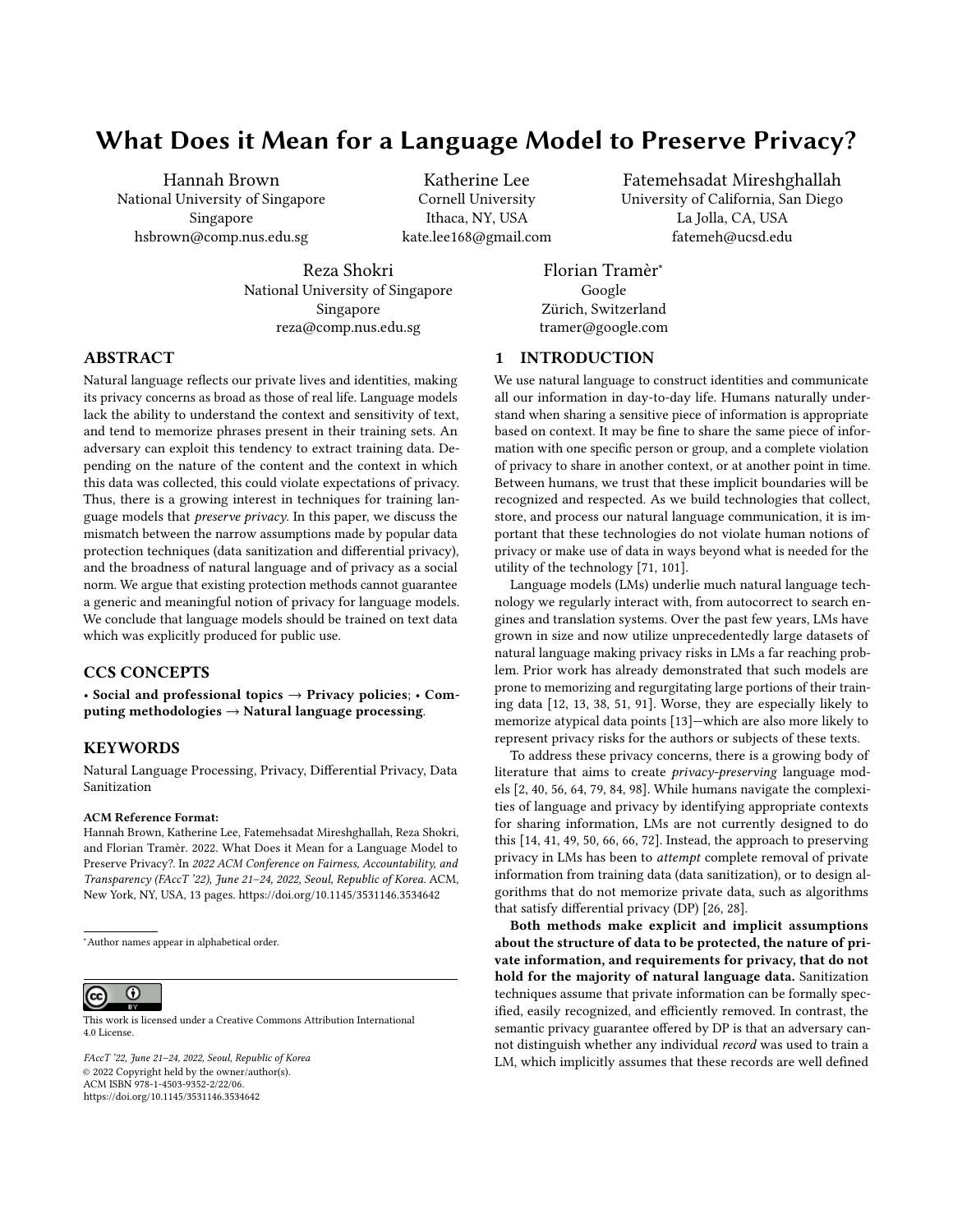- <span id="page-11-6"></span>[49] Ahmet Baki Kocaballi, Juan C. Quiroz, Dana Rezazadegan, Shlomo Berkovsky, Farah Magrabi, Enrico Coiera, and Liliana Laranjo. 2020. Responses of Conversational Agents to Health and Lifestyle Prompts: Investigation of Appropriateness and Presentation Structures. Journal of Medical Internet Research 22, 2 (Feb. 2020), e15823.<https://doi.org/10.2196/15823> Company: Journal of Medical Internet Research Distributor: Journal of Medical Internet Research Institution: Journal of Medical Internet Research Label: Journal of Medical Internet Research Publisher: JMIR Publications Inc., Toronto, Canada.
- <span id="page-11-7"></span>[50] Latitude. 2019. Ai dungeon.<https://play.aidungeon.io/>
- <span id="page-11-1"></span>[51] Katherine Lee, Daphne Ippolito, Andrew Nystrom, Chiyuan Zhang, Douglas Eck, Chris Callison-Burch, and Nicholas Carlini. 2021. Deduplicating training data makes language models better. arXiv preprint arXiv:2107.06499 abs/2107.06499 (2021).
- <span id="page-11-20"></span>[52] Eric Lehman, Sarthak Jain, Karl Pichotta, Yoav Goldberg, and Byron C. Wallace. 2021. Does BERT Pretrained on Clinical Notes Reveal Sensitive Data? arXiv[:2104.07762](https://arxiv.org/abs/2104.07762) [cs.CL]
- <span id="page-11-30"></span>[53] Alexandra S. Levine. 2022. Suicide hotline shares data with for-profit spinoff, raising ethical questions. [https://www.politico.com/news/2022/01/28/suicide](https://www.politico.com/news/2022/01/28/suicide-hotline-silicon-valley-privacy-debates-00002617)[hotline-silicon-valley-privacy-debates-00002617](https://www.politico.com/news/2022/01/28/suicide-hotline-silicon-valley-privacy-debates-00002617)
- <span id="page-11-32"></span>[54] Daniel Levy, Ziteng Sun, Kareem Amin, Satyen Kale, Alex Kulesza, Mehryar Mohri, and Ananda Theertha Suresh. 2021. Learning with User-Level Privacy. arXiv preprint arXiv:2102.11845 abs/2102.11845 (2021).
- <span id="page-11-21"></span>[55] Jiwei Li, Michel Galley, Chris Brockett, Georgios Spithourakis, Jianfeng Gao, and Bill Dolan. 2016. A Persona-Based Neural Conversation Model. In Proceedings of the 54th Annual Meeting of the Association for Computational Linguistics (Volume 1: Long Papers). Association for Computational Linguistics, Berlin, Germany, 994–1003.<https://doi.org/10.18653/v1/P16-1094>
- <span id="page-11-2"></span>[56] Xuechen Li, Florian Tramer, Percy Liang, and Tatsunori Hashimoto. 2021. Large language models can be strong differentially private learners. arXiv preprint arXiv:2110.05679 abs/2110.05679 (2021).
- <span id="page-11-27"></span>[57] Pierre Lison, Ildikó Pilán, David Sánchez, Montserrat Batet, and Lilja Øvrelid. 2021. Anonymisation models for text data: State of the art, challenges and future directions. In Proceedings of the 59th Annual Meeting of the Association for Computational Linguistics and the 11th International Joint Conference on Natural Language Processing (Volume 1: Long Papers). ACL, Online, 4188–4203.
- <span id="page-11-12"></span>[58] Yinhan Liu, Myle Ott, Naman Goyal, Jingfei Du, Mandar Joshi, Danqi Chen, Omer Levy, Mike Lewis, Luke Zettlemoyer, and Veselin Stoyanov. 2019. Roberta: A robustly optimized bert pretraining approach.  $\emph{arXiv}$  preprint arXiv:1907.11692 abs/1907.11692 (2019).
- <span id="page-11-14"></span>[59] Yunhui Long, Vincent Bindschaedler, and Carl A. Gunter. 2017. Towards Measuring Membership Privacy. ArXiv abs/1712.09136 (2017).
- <span id="page-11-22"></span>[60] Junyu Lu, Xiancong Ren, Yazhou Ren, Ao Liu, and Zenglin Xu. 2020. Improving Contextual Language Models for Response Retrieval in Multi-Turn Conversation. In Proceedings of the 43rd International ACM SIGIR Conference on Research and Development in Information Retrieval (Virtual Event, China) (SIGIR '20). Association for Computing Machinery, New York, NY, USA, 1805–1808. <https://doi.org/10.1145/3397271.3401255>
- <span id="page-11-18"></span>[61] Saeed Mahloujifar, Huseyin A Inan, Melissa Chase, Esha Ghosh, and Marcello Hasegawa. 2021. Membership Inference on Word Embedding and Beyond. arXiv preprint arXiv:2106.11384 abs/2106.11384 (2021).
- <span id="page-11-23"></span>[62] Bodhisattwa Prasad Majumder, Harsh Jhamtani, Taylor Berg-Kirkpatrick, and Julian McAuley. 2020. Like hiking? You probably enjoy nature: Persona-grounded Dialog with Commonsense Expansions. In Proceedings of the 2020 Conference on Empirical Methods in Natural Language Processing (EMNLP). Association for Computational Linguistics, Online, 9194–9206. [https://doi.org/10.18653/v1/](https://doi.org/10.18653/v1/2020.emnlp-main.739) [2020.emnlp-main.739](https://doi.org/10.18653/v1/2020.emnlp-main.739)
- <span id="page-11-35"></span>[63] Alice E Marwick and danah boyd. 2014. Networked privacy: How teenagers negotiate context in social media. New Media & Society 16, 7 (Nov. 2014), 1051– 1067.<https://doi.org/10.1177/1461444814543995> Publisher: SAGE Publications.
- <span id="page-11-3"></span>[64] H Brendan McMahan, Daniel Ramage, Kunal Talwar, and Li Zhang. 2017. Learning differentially private language models without losing accuracy. arXiv preprint arXiv:1710.06963 abs/1710.06963 (2017).
- <span id="page-11-10"></span>[65] Jamshed Memon, Maira Sami, Rizwan Ahmed Khan, and Mueen Uddin. 2020. Handwritten optical character recognition (OCR): A comprehensive systematic literature review (SLR). IEEE Access 8 (2020), 142642–142668.
- <span id="page-11-8"></span>[66] Adam S. Miner, Liliana Laranjo, and A. Baki Kocaballi. 2020. Chatbots in the fight against the COVID-19 pandemic. npj Digital Medicine 3, 1 (May 2020), 1–4. <https://doi.org/10.1038/s41746-020-0280-0> Bandiera\_abtest: a Cc\_license\_type: cc\_by Cg\_type: Nature Research Journals Number: 1 Primary\_atype: Comments & Opinion Publisher: Nature Publishing Group Subject\_term: Epidemiology;Population screening Subject\_term\_id: epidemiology;population-screening.
- <span id="page-11-13"></span>[67] Sasi Kumar Murakonda and Reza Shokri. 2020. ML Privacy Meter: Aiding regulatory compliance by quantifying the privacy risks of machine learning. Workshop on Hot Topics in Privacy Enhancing Technologies (HotPETs) 1 (2020).
- <span id="page-11-29"></span>[68] Arvind Narayanan and Vitaly Shmatikov. 2008. Robust de-anonymization of large sparse datasets. In 2008 IEEE Symposium on Security and Privacy (sp 2008). IEEE, Oakland, CA, USA, 111–125.
- <span id="page-11-15"></span>[69] Milad Nasr, Reza Shokri, and Amir Houmansadr. 2019. Comprehensive privacy analysis of deep learning: Passive and active white-box inference attacks against centralized and federated learning. In 2019 IEEE symposium on security and privacy (SP). IEEE, San Francisco, CA, United States, 739–753.
- <span id="page-11-33"></span>[70] Milad Nasr, Shuang Songi, Abhradeep Thakurta, Nicolas Papemoti, and Nicholas Carlin. 2021. Adversary instantiation: Lower bounds for differentially private machine learning. In 2021 IEEE Symposium on Security and Privacy (SP). IEEE, San Francisco, 866–882.
- <span id="page-11-0"></span>[71] Helen Nissenbaum. 2009. Privacy in context. Stanford University Press, Stanford, CA.
- <span id="page-11-9"></span>[72] Alicia L. Nobles, Eric C. Leas, Theodore L. Caputi, Shu-Hong Zhu, Steffanie A. Strathdee, and John W. Ayers. 2020. Responses to addiction help-seeking from Alexa, Siri, Google Assistant, Cortana, and Bixby intelligent virtual assistants. npj Digital Medicine 3, 1 (Jan. 2020), 1–3. [https://doi.org/10.1038/s41746-019-](https://doi.org/10.1038/s41746-019-0215-9) [0215-9](https://doi.org/10.1038/s41746-019-0215-9) Bandiera\_abtest: a Cc\_license\_type: cc\_by Cg\_type: Nature Research Journals Number: 1 Primary\_atype: Research Publisher: Nature Publishing Group Subject\_term: Epidemiology;Rehabilitation Subject\_term\_id: epidemiology;rehabilitation.
- <span id="page-11-28"></span>[73] Beau Norgeot, Kathleen Muenzen, Thomas A Peterson, Xuancheng Fan, Benjamin S Glicksberg, Gundolf Schenk, Eugenia Rutenberg, Boris Oskotsky, Marina Sirota, Jinoos Yazdany, et al. 2020. Protected Health Information filter (Philter): accurately and securely de-identifying free-text clinical notes. NPJ digital medicine 3, 1 (2020), 1–8.
- <span id="page-11-11"></span>[74] Daniel S Park, William Chan, Yu Zhang, Chung-Cheng Chiu, Barret Zoph, Ekin D Cubuk, and Quoc V Le. 2019. Specaugment: A simple data augmentation method for automatic speech recognition. arXiv preprint arXiv:1904.08779 abs/1904.08779 (2019).
- <span id="page-11-31"></span>[75] Keith Porcaro. 2022. The real harm of crisis text line's data sharing. [https:](https://www.wired.com/story/consumer-protections-data-services-care/) [//www.wired.com/story/consumer-protections-data-services-care/](https://www.wired.com/story/consumer-protections-data-services-care/)
- <span id="page-11-25"></span>[76] Alec Radford, Jeffrey Wu, Rewon Child, David Luan, Dario Amodei, Ilya Sutskever, et al. 2019. Language models are unsupervised multitask learners. OpenAI blog 1, 8 (2019), 9.
- <span id="page-11-34"></span>[77] Jack W. Rae, Sebastian Borgeaud, Trevor Cai, Katie Millican, Jordan Hoffmann, Francis Song, John Aslanides, Sarah Henderson, Roman Ring, Susannah Young, Eliza Rutherford, Tom Hennigan, Jacob Menick, Albin Cassirer, Richard Powell, George van den Driessche, Lisa Anne Hendricks, Maribeth Rauh, Po-Sen Huang, Amelia Glaese, Johannes Welbl, Sumanth Dathathri, Saffron Huang, Jonathan Uesato, John Mellor, Irina Higgins, Antonia Creswell, Nat McAleese, Amy Wu, Erich Elsen, Siddhant Jayakumar, Elena Buchatskaya, David Budden, Esme Sutherland, Karen Simonyan, Michela Paganini, Laurent Sifre, Lena Martens, Xiang Lorraine Li, Adhiguna Kuncoro, Aida Nematzadeh, Elena Gribovskaya, Domenic Donato, Angeliki Lazaridou, Arthur Mensch, Jean-Baptiste Lespiau, Maria Tsimpoukelli, Nikolai Grigorev, Doug Fritz, Thibault Sottiaux, Mantas Pajarskas, Toby Pohlen, Zhitao Gong, Daniel Toyama, Cyprien de Masson d'Autume, Yujia Li, Tayfun Terzi, Vladimir Mikulik, Igor Babuschkin, Aidan Clark, Diego de Las Casas, Aurelia Guy, Chris Jones, James Bradbury, Matthew Johnson, Blake Hechtman, Laura Weidinger, Iason Gabriel, William Isaac, Ed Lockhart, Simon Osindero, Laura Rimell, Chris Dyer, Oriol Vinyals, Kareem Ayoub, Jeff Stanway, Lorrayne Bennett, Demis Hassabis, Koray Kavukcuoglu, and Geoffrey Irving. 2021. Scaling Language Models: Methods, Analysis & Insights from Training Gopher. arXiv[:2112.11446](https://arxiv.org/abs/2112.11446) [cs.CL]
- <span id="page-11-26"></span>[78] Colin Raffel, Noam Shazeer, Adam Roberts, Katherine Lee, Sharan Narang, Michael Matena, Yanqi Zhou, Wei Li, and Peter J Liu. 2019. Exploring the limits of transfer learning with a unified text-to-text transformer. arXiv preprint arXiv:1910.10683 abs/1910.10683 (2019).
- <span id="page-11-4"></span>[79] Swaroop Ramaswamy, Om Thakkar, Rajiv Mathews, Galen Andrew, H Brendan McMahan, and Françoise Beaufays. 2020. Training production language models without memorizing user data. arXiv preprint arXiv:2009.10031 abs/2009.10031 (2020).
- <span id="page-11-19"></span>[80] Ahmed Salem, Apratim Bhattacharya, Michael Backes, Mario Fritz, and Yang Zhang. 2020. Updates-Leak: Data Set Inference and Reconstruction Attacks in Online Learning. In 29th USENIX Security Symposium (USENIX Security 20). USENIX Association, Online, 1291–1308. [https://www.usenix.org/conference/](https://www.usenix.org/conference/usenixsecurity20/presentation/salem) [usenixsecurity20/presentation/salem](https://www.usenix.org/conference/usenixsecurity20/presentation/salem)
- <span id="page-11-16"></span>[81] Ahmed Salem, Yang Zhang, Mathias Humbert, Mario Fritz, and Michael Backes. 2018. ML-Leaks: Model and Data Independent Membership Inference Attacks and Defenses on Machine Learning Models. ArXiv abs/1806.01246 (2018).
- <span id="page-11-24"></span>[82] Dave Sayers. 2014. The mediated innovation model: A framework for researching media influence in language change. Journal of So-ciolinguistics 18, 2 (2014), 185-212. https://doi.org/10.1111/josl.12069  $ciolinguistics 18, 2 (2014), 185-212.$ arXiv[:https://onlinelibrary.wiley.com/doi/pdf/10.1111/josl.12069](https://arxiv.org/abs/https://onlinelibrary.wiley.com/doi/pdf/10.1111/josl.12069)
- <span id="page-11-17"></span>[83] Virat Shejwalkar, Huseyin A Inan, Amir Houmansadr, and Robert Sim. 2021. Membership Inference Attacks Against NLP Classification Models. In NeurIPS 2021 Workshop Privacy in Machine Learning. NeurIPS, Online.
- <span id="page-11-5"></span>[84] Weiyan Shi, Aiqi Cui, Evan Li, Ruoxi Jia, and Zhou Yu. 2021. Selective Differential Privacy for Language Modeling. arXiv preprint arXiv:2108.12944 abs/2108.12944 (2021).